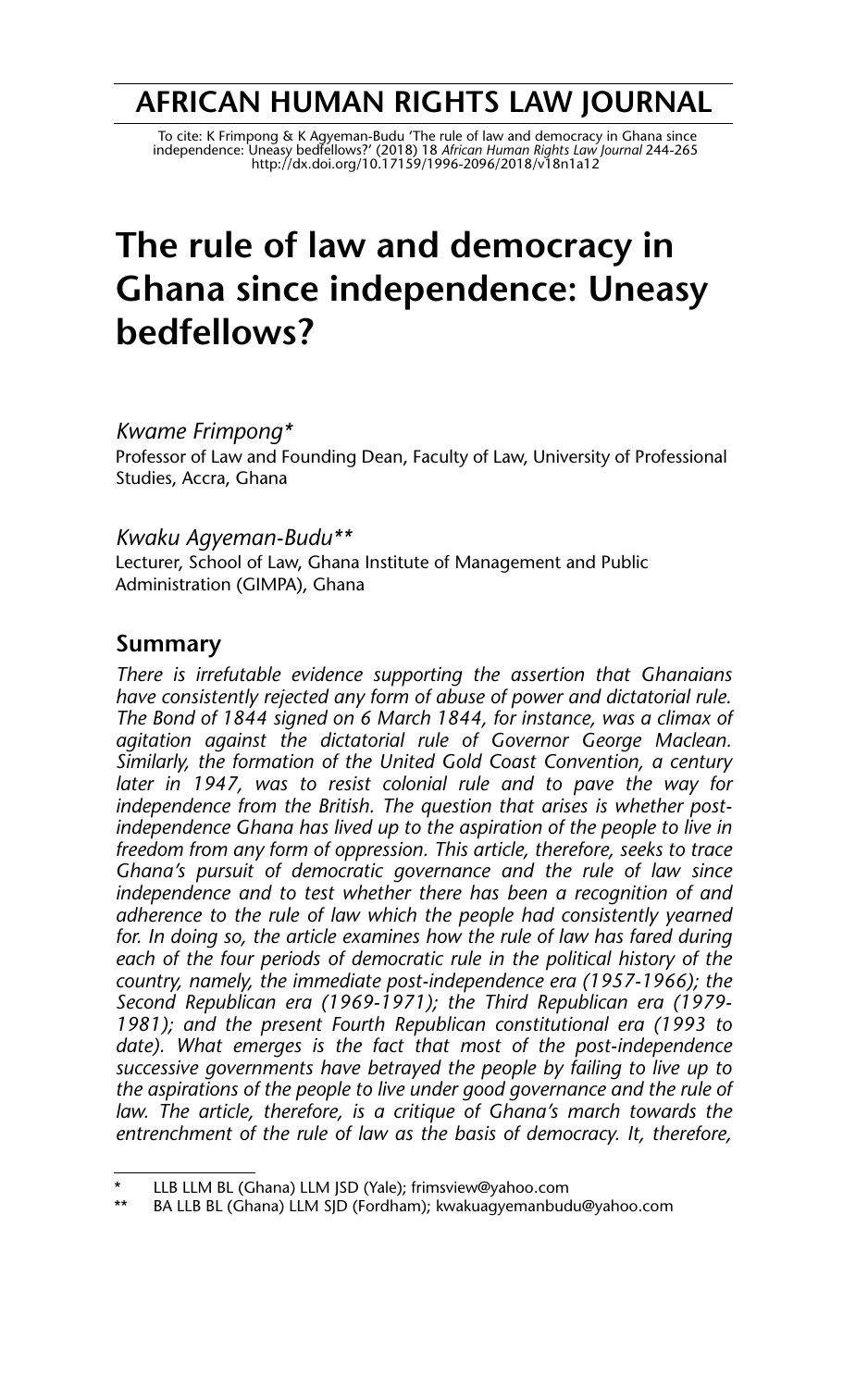*proposes changes that ought to be made to the constitutional structure of Ghana in order to make the democratic system of governance more meaningful and also achieve the progress that adherence to the rule of law inevitably brings.*

**Key words**: *constitutionalism; democratic governance; executive power; human rights; judicial independence; rule of law*

# **1 Introduction**

Ghana, being the first African country south of the Sahara to gain independence, has attracted much attention in terms of its democratic credentials. However, it is worth noting that democracy is not an abstract entity. Its success is measured by a number of factors. Among these are the rule of law, strong institutions and governance structures. It is in this context that we seek to examine how Ghana has fared in its democratic aspirations and respect for the rule of law. This exercise allows us to identify the successes and failures with a view to making recommendations for redressing the shortcomings. To achieve the intended goal, the article traces Ghana's quest for democratic governance since independence. The article, therefore, examines, primarily through case law, how the rule of law has fared during each of the four periods of democratic rule in the political history of the country since independence, namely, the immediate post-independence era (1957-1966); the Second Republican era (1969-1971); the Third Republican era (1979-1981); and the present Fourth Republican constitutional era (1993 to date). Interspersed between these periods of democratic rule were military *coups d'état*, characterised by dictatorial rule. The article is a critique of Ghana's stride towards the entrenchment of the rule of law as the fundamental underlying tenet of democracy. It proposes changes that ought to be made to Ghana's present constitutional structure in order to make the democratic system of governance more meaningful, and entrench the rule of law more effectively.

# **2 Rule of law and democratic governance in Ghana: 1957 to 1992**

#### **2.1 Post-independence era (1957-1966)**

On 6 March 1957,<sup>1</sup> the Gold Coast attained independence and

<sup>1</sup> This was the 'appointed day' when the Gold Coast was to attain political independence from Great Britain. Thus, sec 5(2) of the Ghana Independence Act of 1957 provided: 'In this Act, the expression "the appointed day" means the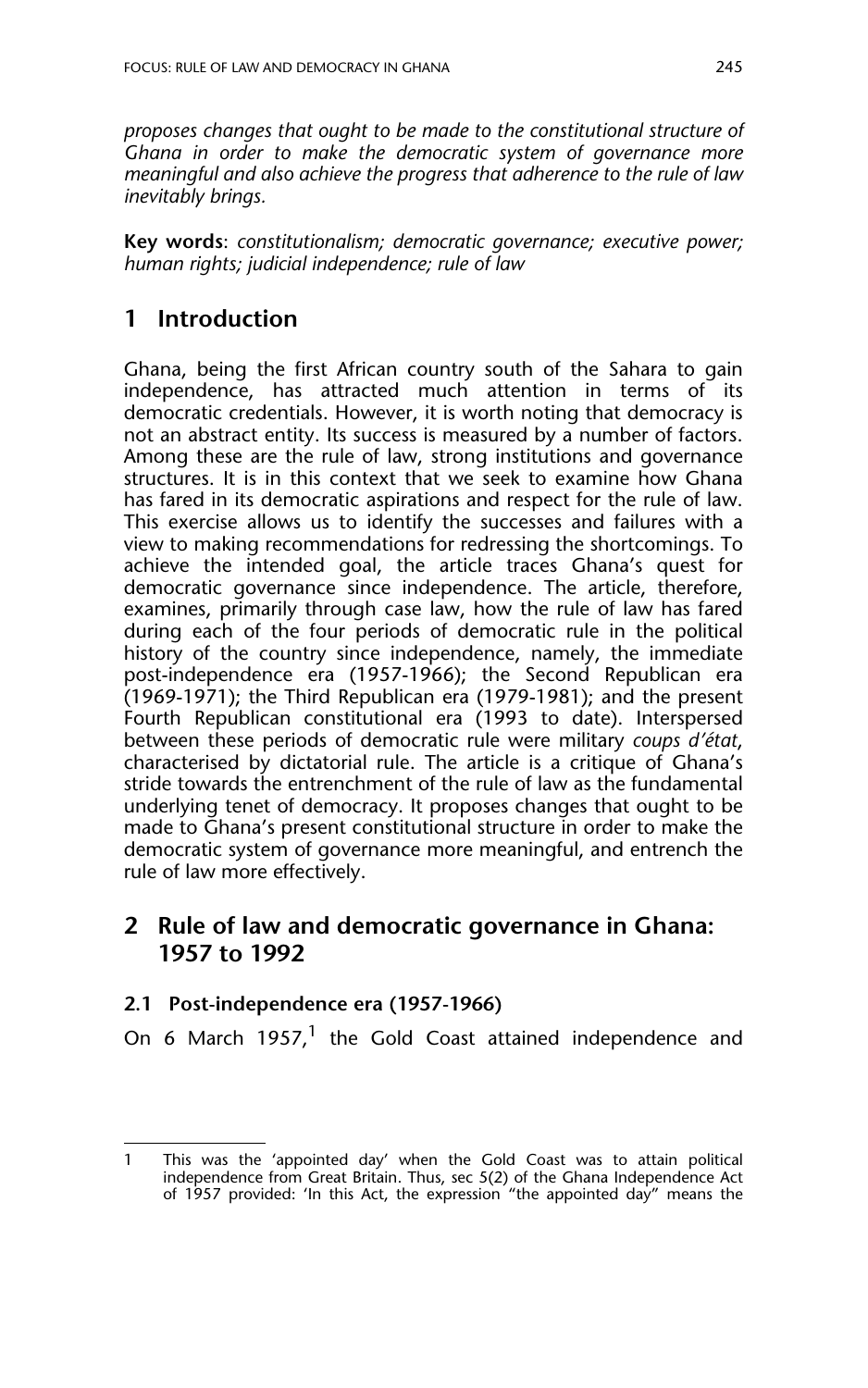adopted the name Ghana. $<sup>2</sup>$  Not long after independence, however, it</sup> became obvious that the democratic government of Ghana had no interest in upholding the rule of law. This stems from the fact that its legislative agenda betrayed some of the fundamental tenets of the rule of law. For example, in 1958 Parliament enacted the Preventive Detention Act, which sought to detain persons whose future actions were deemed likely to be prejudicial to the security of the state.<sup>3</sup> Similarly, several orders were issued pursuant to the Deportation Act, $4$ thereby stripping Ghanaian citizens of their citizenship status for the purposes of deporting them from Ghana. It must be stated that these laws were ostensibly enacted in order to safeguard and maintain security in the newly-independent state. However, it seems as though the government overreacted in the enforcement of these laws, and the judiciary, instead of being a buffer between the executive and the ruled, chose to be an accomplice in the suppression of the fundamental rights of the citizenry. In this regard, four cases stand out, an examination of which reveals the extent of the disregard for the rule of law in Ghana in the immediate aftermath of independence, and the active acquiescence of the courts.<sup>5</sup> It was at that stage that one would have expected the courts to stand up and defend the rule of law and fundamental freedoms of the people. However, as is demonstrated in the four cases, there was the active acquiescence of the courts to the extent that they became 'more executive minded than the executive', contrary to the admonition of Lord Atkin.<sup>6</sup> In this sense, the judiciary surrendered its independence to the executive through self-infliction. A fifth case is also briefly considered, as the aftermath of this case shows how the executive capitalised on the selfinflicted wounds of the judiciary, which effectively emboldened the former to overturn a Supreme Court decision and subsequently led to the arbitrary dismissal of the then Chief Justice.

The first case, *Lardan v Attorney-General*, 7 concerned a deportation order made pursuant to the Deportation Act of 1957. Under this order, the plaintiff was to be deported from Ghana as it was alleged that his continuous presence was not conducive to the public good. He brought an action seeking a declaration to the effect that the order was invalid by virtue of the fact that the Act was not applicable to him

sixth day of March, nineteen hundred and fifty-seven, unless before that date Her Majesty has by Order in Council appointed some other day to be the appointed day for the purposes of this Act.'

<sup>2</sup> Ghana was the name of an ancient sub-Saharan African kingdom; and it is widely asserted that Dr JB Danquah was the person who proposed this name for the new country.

<sup>3</sup> Preventive Detention Act of 1958.

<sup>4</sup> Deportation Act of 1957.

<sup>5</sup> These cases have been selected because they represent the major instances when the Ghanaian judiciary was called upon in the immediate post-independence era to uphold the human rights of Ghanaians.

<sup>6</sup> *Liversidge v Anderson* [1942] AC 206 244.

<sup>(</sup>No 2) [1957] 3 WALR 114.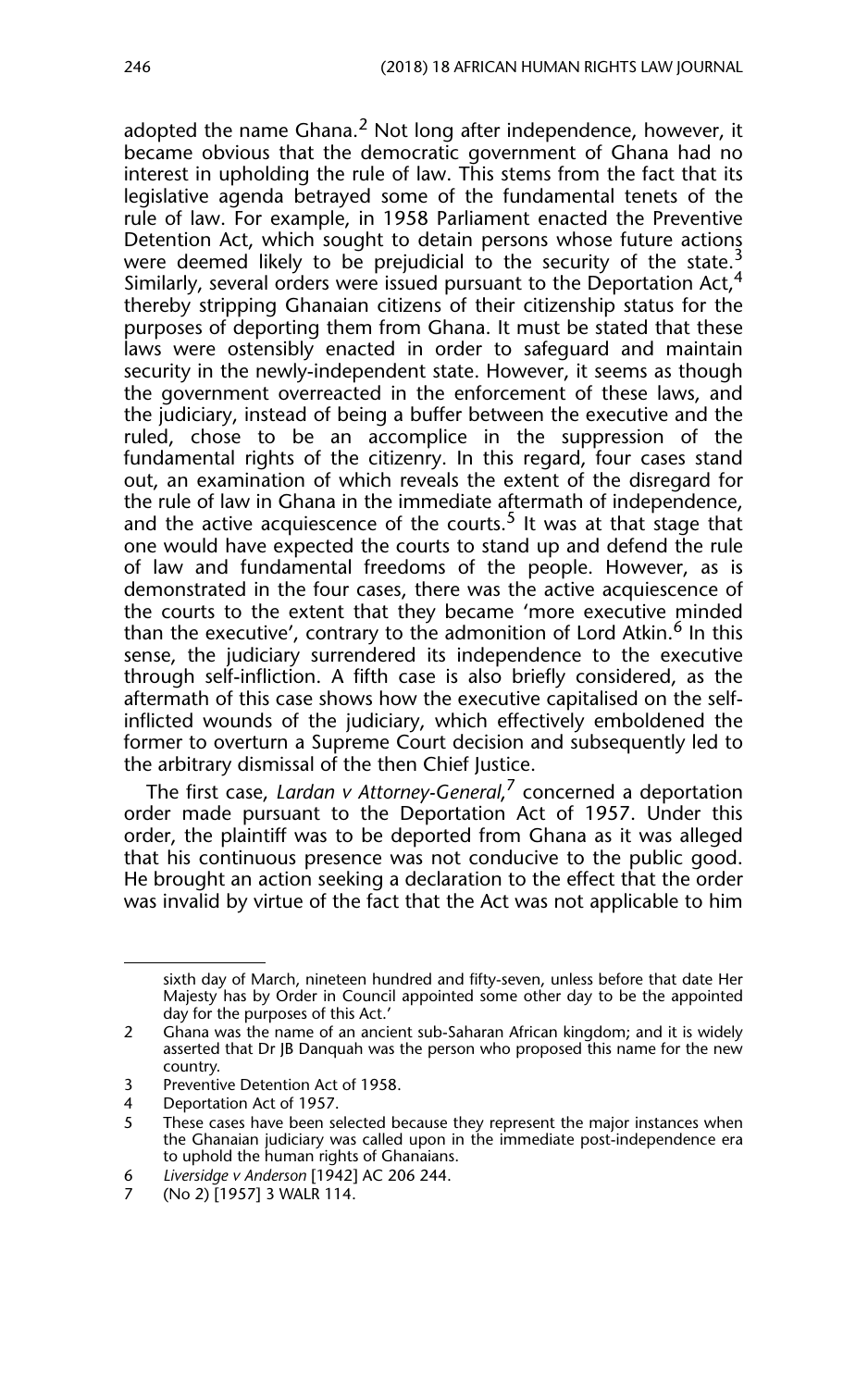since he was a Ghanaian citizen by birth. While the matter was pending in court, Parliament enacted the Deportation (Othman Lardan and Amadu Baba) Act of 1957 which gave power to the Minister of the Interior to specifically deport the two individuals from Ghana. Furthermore, this Act sought to terminate any proceedings in any court instituted for the purpose of challenging the validity of any deportation order made against the persons affected by the Act. Section 4(2) provided as follows:<sup>8</sup>

On any order of deportation being made hereunder, any deportation order made under the Deportation Act, 1957, in respect of the same deportee shall be automatically revoked and if the deportee is in custody under the provisions of the Deportation Act, 1957, he may, notwithstanding any proceedings in any court, whether pending or determined, be retained in custody for the purposes of this Act without being released and such custody shall be deemed to be legal custody; and any proceedings in any court instituted for the purpose of impugning the validity of the Alhaji Alufa Othman Larden Lalemie Deportation Order, 1957, or the Alhaji Amadu Baba Deportation Order, 1957, shall be automatically determined.

The question the Court had to determine was whether the Act was *ultra vires* the Constitution of Ghana. Smith J held as follows:<sup>9</sup>

I have considered all the other authorities cited to me and they illustrate the same point that the words 'peace, order and good government' with no reservation attached, no restriction as to specific subjects and without qualification, give to any country 'the same plenary powers as are possessed by the Imperial Parliament in England'. It was conceded that this Act of Deportation, and that was a momentary indulgence in fantasy, if passed by the Imperial Government would be a matter for Parliament only and the English courts would be powerless to interfere. If, as I hold, the words 'peace, order and good government', unqualified in any way, are plenary powers possessed by Parliament and no less than the powers possessed by the Imperial Parliament, then it follows just as it would in England that the court here has no power to inquire into such an Act. I consider, therefore, that any law which comes within the ambit of the Ghana (Constitution) Order in Council, s 31, and which does not contravene any other provision in the Constitution can only be challenged in a court of law if it violates or purports to violate sub-section (2) or  $(3)$  of the section. On that view, the Act deporting these two persons, not being in contravention of any expressed limitation in the Ghana (Constitution) Order in Council, 1957, is a matter for Parliament … In England it is not open to the court to invalidate a law on the ground that it seeks to deprive a person of his life or liberty contrary to the court's notions of justice and, so far as the Ghana (Constitution) Order in Council, s 31(1), is concerned, that is the position in which I find myself. For these reasons I hold that it is not for the court to inquire into this particular Act and the pending actions before the Kumasi Divisional Court are determined under the provisions of section 4(2) of the Act.

The judgment was substantially flawed by the fact that Smith J forgot that Ghana was operating under a written constitution and erroneously relied on the British parliamentary system where supremacy of Parliament operates. If he had considered the new legal

<sup>8</sup> Deportation (Othman Larden and Amadu Baba) Act of 1957.

<sup>9</sup> *Lardan* (n 7 above).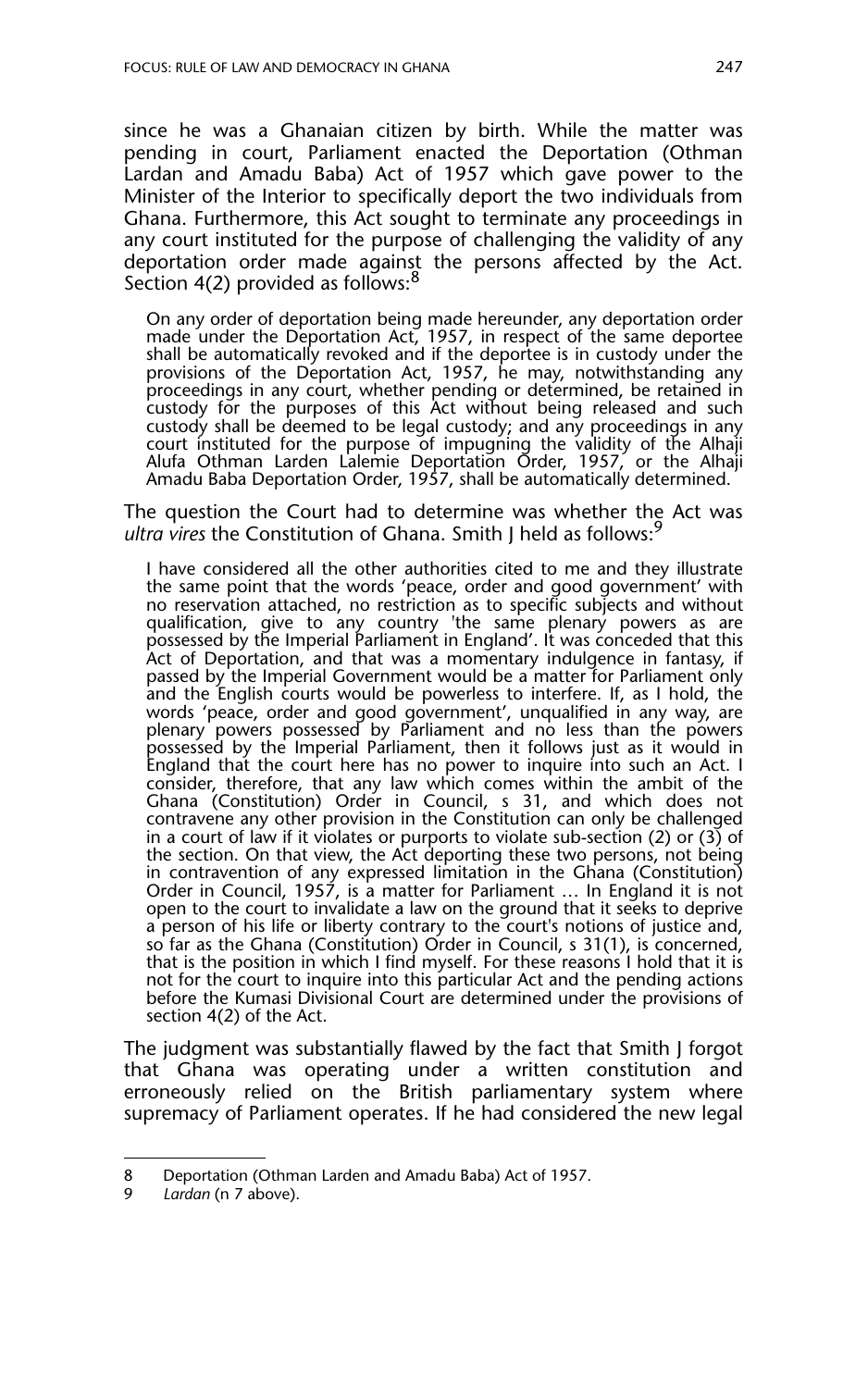system, he should not have decided in favour of the government. Smith J's decision paved the way for the excessive impunity that followed. This observation becomes more poignant as a result of the holding in the second case, and exposes the active acquiescence of the courts in fomenting impunity and disregard for the rule of law in the immediate post-independence era.

The second case, *Balogun v Edusei*, 10 also revolved around the implementation of the Deportation Act of 1957. Four persons, including Wahabi Balogun, were arrested pursuant to a deportation order made under the authority of the Deportation Act. Counsel for the applicants filed an *ex parte* motion for a writ of *habeas corpus* on the ground that the applicants were all Ghanaian citizens and as such could not be the subject matter of the deportation order. The Court therefore directed that a notice of the motion be served on the Minister of the Interior, the Acting Commissioner of Police as well as the Director of Prisons. However, the notice was served on the following day, by which time the applicants had already been deported to Nigeria. The Court, therefore, found the respondents to be in contempt of court, but stayed execution of their committal to prison in the hope that they would be advised to apologise.

However, on the morning of the adjourned date, Parliament held an emergency session where it passed the Deportation (Indemnity) Act 47 of 1958. Section 2 of the Act provided as follows:<sup>11</sup>

The Honourable Krobo Edusei, formerly Minister of the Interior, and Erasmus Ransford Tawiah Madjitey, Commissioner of Police, shall be indemnified from all penalties for contempt of court and exonerated from all other liabilities in respect of any action taken by them in carrying out the deportation order in the Schedule of this Act after the institution by the persons named in those orders of proceedings by way of *habeas corpus*.

Smith J found himself in a position that he had created by his earlier decision in the *Lardan* case. Obviously appalled by the blatant interference in the administration of justice by the executive and the legislature, he delivered a judgment that was poignant yet totally irrelevant in the grand scheme of things. He must have highly regretted his earlier decision, but it was far too late for his newlydiscovered face-saving message:<sup>12</sup>

By the passing of this Act I take it that the court's finding that the respondents are in contempt is not challenged by Parliament, but that the intention is to neutralise any consequential order that I might make. It is plain that Parliament prefers that the respondents should not apologise, and it has passed this Act in order to nullify any order which I might make in the absence of the apology. The courts of justice exist to fulfil, not to destroy, the law, and it would not make sense for me to record an order which is incapable of being carried out. As to the deportations while the applications for *habeas corpus* were still *sub judice,* I cannot over-emphasise

<sup>10 [1957] 3</sup> WALR 547.

<sup>11</sup> Deportation (Indemnity) Act 47 of 1958.

<sup>12</sup> *Balogun* (n 10 above).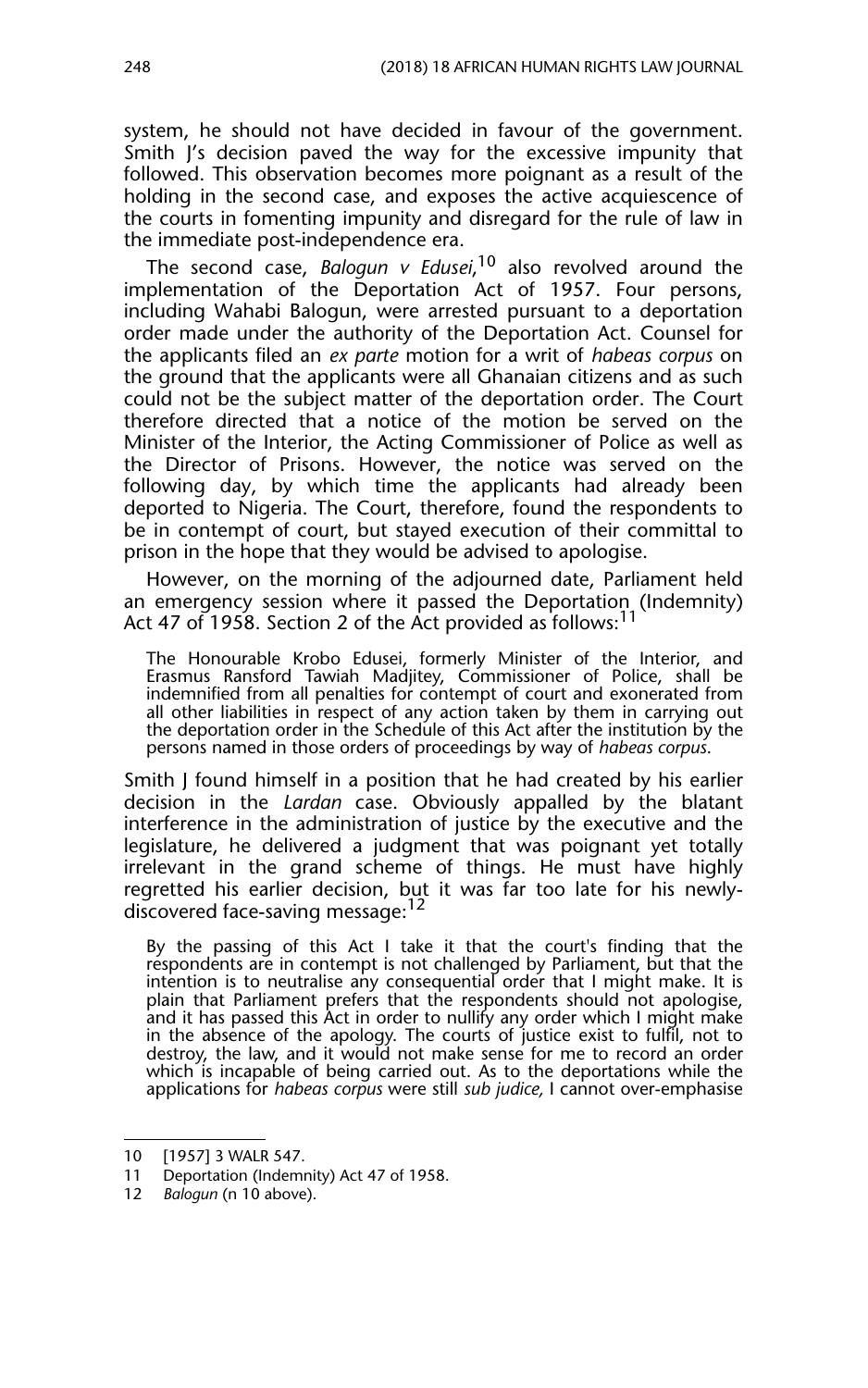the undesirability of interference by the executive with the functions of the court. Persistent indulgence in such a practice could not have any other than the most serious ill-effect on the well-being of the country. Decisions of a court are as binding upon the executive as the laws which Parliament passes are binding upon the ordinary citizen, and it is the court that enforces upon the people obedience to these laws, thereby aiding Parliament in the ordering of the country. In the result, the finding of contempt stands, but I make no further order.

Unfortunately, the learned judge by virtue of his own decision in the earlier *Lardan* case could not have arrived at any other conclusion. These two cases, therefore, laid the foundation for executive impunity in Ghana, for if Smith J had been bold enough to find the actions of the executive and legislature as an affront to the Constitution in the aforementioned cases, especially in the *Lardan* case, the trajectory of the political and legal development of Ghana could have taken a different course from that which eventually emerged – a protracted period characterised by the abuse of human rights and neglect of the rule of law. The third case of *In Re Dumoga & 12 Others*13 involved the application of the Preventive Detention Act of 1958. The facts were that, on or about 14 March 1960, Kofi Dumoga and 12 others were arrested and detained by virtue of two preventive detention orders, made under powers conferred by section 2 of the Preventive Detention Act, 1958. On 18 March 1960, the applicants were duly served with the grounds of detention. The applicants applied to the High Court for orders of *habeas corpus* directed to the Minister of the Interior and the Director of Prisons to show cause why they should not be released from detention. However, the Court held that where a person was in lawful custody, an application for *habeas corpus* does not lie and that, 'where a statute confers a discretion upon an executive officer to arrest and detain persons, the court cannot enquire into the exercise of that discretion, provided the officer acts in good faith'.<sup>14</sup> In this case, the Court thus further entrenched the ability of the executive to abuse the rights of individuals without having to provide reasons for the curtailment of these rights, and the final nail in the coffin was provided in the next case.

The fourth case, *In Re Akoto & 7 Others*, 15 has come to epitomise the extent of executive and legislative impunity, and the shameful role that the courts of Ghana played towards it. The appellants in this case were arrested and detained under the Preventive Detention Act of 1958. Subsequently, they applied for a writ of *habeas corpus* but the application was refused by the High Court. An appeal was lodged in the Supreme Court on the grounds, *inter alia*, that the Preventive Detention Act was in excess of the powers conferred on Parliament by the Constitution and contravened article 13 of the 1960 Constitution of Ghana.<sup>16</sup> The Court held that the declaration by the President on

<sup>13 [1961]</sup> GLR 44.

<sup>14</sup> *In Re Dumoga* (n 13 above).

<sup>15 [1961]</sup> GLR 523.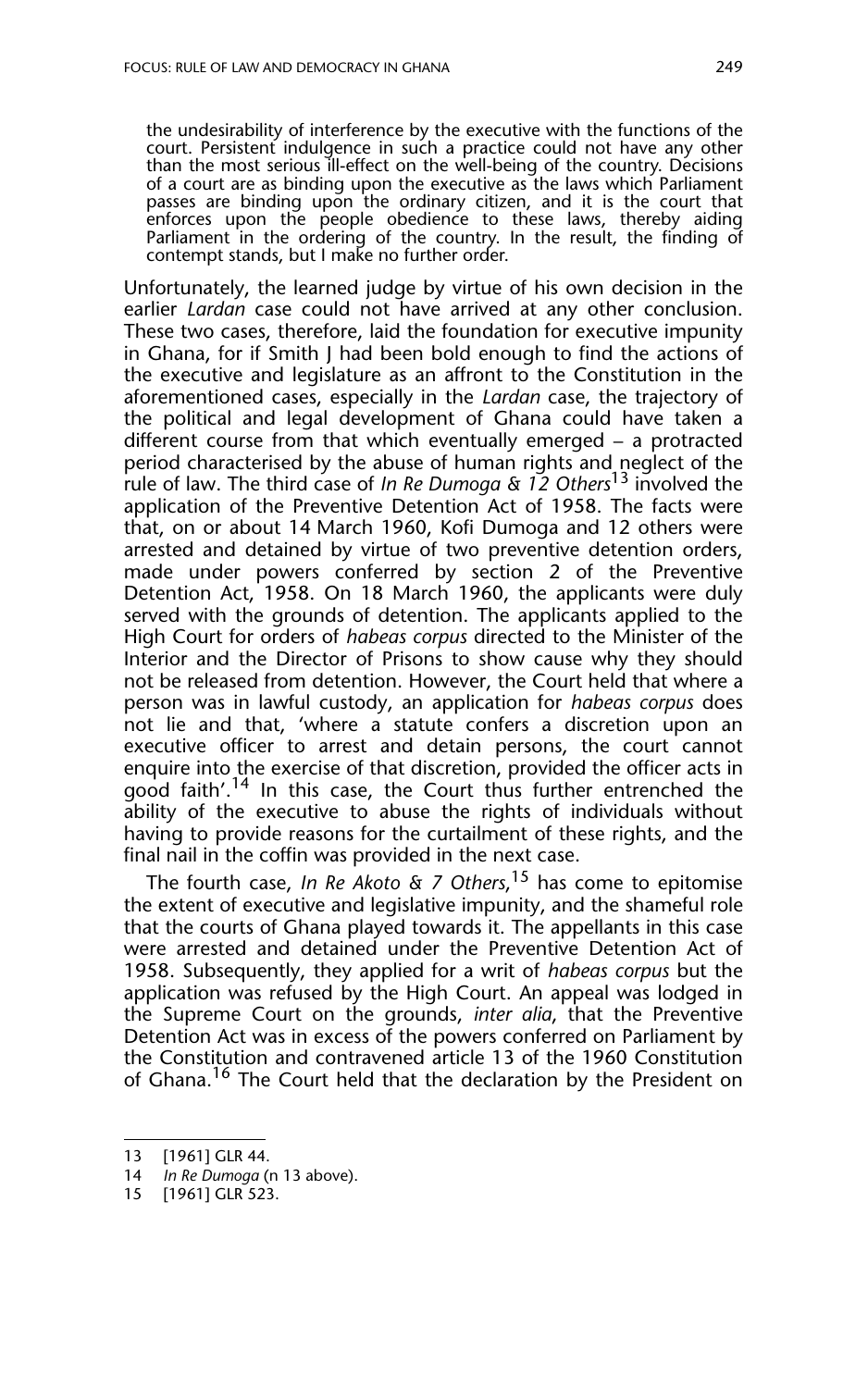the assumption of office was similar to the Coronation Oath of the British Monarch. Hence, such a declaration, in the opinion of the Court, did not constitute a Bill of Rights, thereby creating no legal obligations enforceable in a court of law.

The Supreme Court adopted the position previously advanced by Smith J, namely, that Parliament had plenary powers to essentially do whatever it deemed fit, and that courts were not the forum to challenge the constitutionality of Acts of Parliament or actions of the executive. The Court held as follows:<sup>1</sup>

This contention, however, is based on a misconception of the intent, purpose and effect of article 13(1) the provisions which are, in our view, similar to the Coronation Oath taken by the Queen of England during the Coronation Service. In the one case the President is required to make a solemn declaration, in the other the Queen is required to take a solemn oath. Neither the oath nor the declaration can be said to have the statutory effect of an enactment of Parliament. The suggestion that the declarations made by the President on assumption of office constitute a 'Bill of Rights' in the sense in which the expression is understood under the Constitution of the United States of America is therefore untenable … [I]n our view the declaration merely represents the goal which every President must pledge himself to attempt to achieve … [T]he declarations however impose on every President a moral obligation, and provide a political yardstick by which the conduct of the Head of State can be measured by the electorate. The people's remedy from any departure from the principles of the declaration, is through the use of the ballot box, and not through the courts.

This signalled the entrenchment of impunity and unaccountability in the governance of the country. This was a significant contribution to the state of impunity on the part of the executive as it was the decision of the highest court of the land. Such a state of affairs is what led to autocratic rule, which was formalised in 1964 by virtue of the enactment of the Constitution (Amendment) Act 224 of 1964.<sup>18</sup>

The fifth case, *The State v Otchere & Others*, 19 is considered not for the merits of the judicial decision, because in fact the Court did justice by acquitting some of the accused persons against whom charges of treason and conspiracy to commit treason could not be substantiated, much to the displeasure of the government. Rather, the reason we consider this case is because of what happened after the Court had reached its decision. The facts were that the accused persons were alleged to have held meetings in Lomé, Togo, between 1961 and

<sup>16</sup> On 1 July 1960, Ghana attained Republican status and thus adopted a new Constitution. Art 13 of this Constitution provided for a solemn declaration to be made by the President on assumption of office. These included his adherence to the principles of non-discrimination, freedom of speech and expression, assembly and the right of access to courts of law.

<sup>17</sup> *In Re Akoto* (n 15 above).

<sup>18</sup> This Act made Ghana a one-party state and provided for other radical powers for the President, including the removal of judges from office without recourse to any laid-down procedure.

<sup>19 2</sup> G & G 739 (2d) 739, [1963] 2 GLR 463.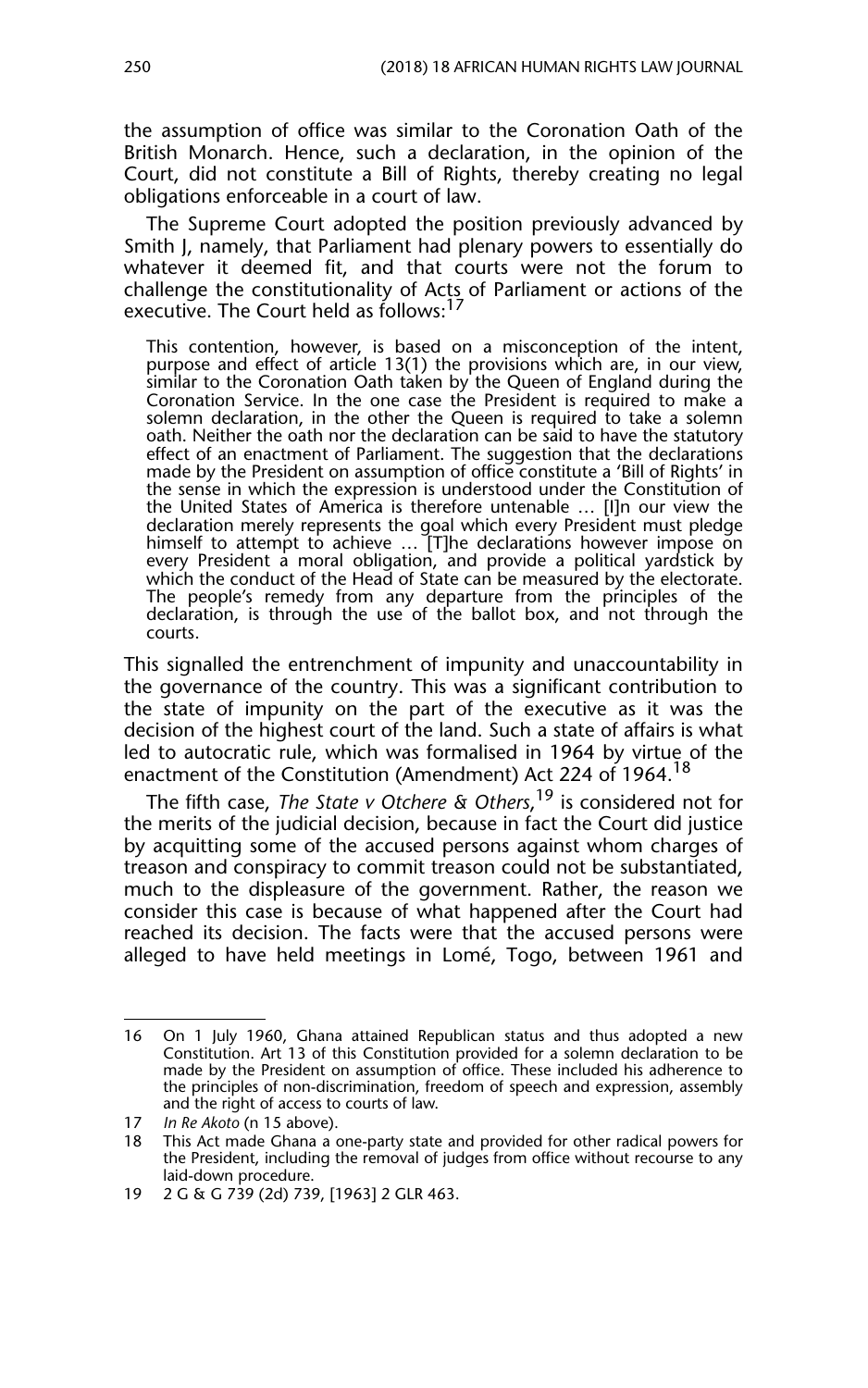1962 where they agreed to overthrow the government of Ghana by unlawful means. It was further alleged that the assassination attempt on the life of the President in August 1962 as well several bombings that had occurred in the capital city were all carried out in furtherance of the conspiracy. Only the first and second accused were convicted, while the third, fourth and fifth accused were acquitted and discharged as a result of the failure of the prosecution to discharge their burden of proof.

What occurred next was only the logical outcome of the unfettered executive power, which the judiciary had already actively acquiesced to entrenching in our body politic. Thus, by virtue of the Special Criminal Division Instrument, 1963 (EI 161), the President of Ghana, Kwame Nkrumah, unilaterally declared the decision of the Court null and void and ordered the re-arrest and re-trial of the acquitted persons. He also summarily dismissed the Chief Justice, Sir Arku Korsah, who had presided over the case. Such was the sheer impunity existing during this period and, as already noted, it was given constitutional blessing the very next year, by way of a constitutional amendment.<sup>20</sup>

The blatant abdication of judicial responsibility during the immediate post-independence era that resulted in the dictatorial rule of Nkrumah was tragic as Ghana had hitherto been regarded as a beacon of democracy and hope in the sub-Saharan African region, having been the first country in the region to obtain independence. Thus, the failure of the judiciary, in particular the Supreme Court, to uphold the rule of law during this era is deeply regrettable. That notwithstanding, the political pressures at the time and the apparent instability of the state may have directly influenced how the judges reacted through their decisions. However, it is our position that if the judges were independently-minded and conscientious of their duty to upholding the rule of law as the primary consideration in all cases, a different path would have been carved out for the political and legal development of the country. Thus, the courts actively aided the executive and the legislature in undermining democracy in Ghana, and with that came the total neglect of the rule of law. Therefore, it is not surprising that the Ghanaian army and police service overthrew the Nkrumah regime in February 1966.<sup>21</sup>

Since the country had been declared a one-party state and no other means for removing the oppressive and autocratic regime existed in law, such an outcome (*coups d'état*) must have been foreseeable. As distasteful as this may seem, it represented the only option available

<sup>20</sup> Constitution (Amendment) Act (n 18 above).

<sup>21</sup> We do not intend to justify the unconstitutional or illegal overthrow of governments generally, but rather seek to point out the fact that it was the neglect of and wanton disregard for the rule of law that manifested as one of the causal factors for the first *coup d'état* in the history of Ghana. In any case, the regime that existed in Ghana after the 1964 constitutional amendment, in our opinion, was an unconstitutional one.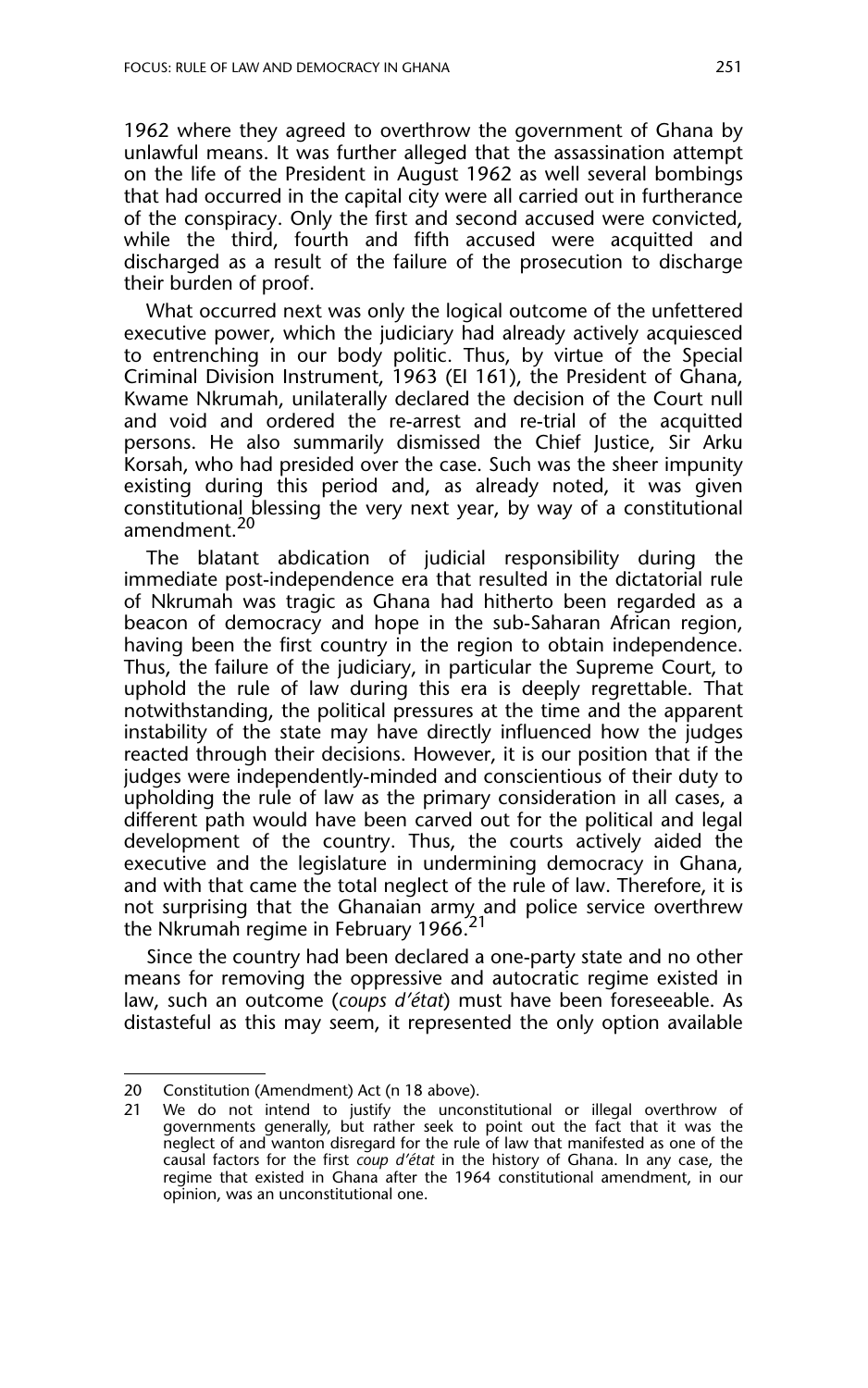to the people, since the Supreme Court's holding that the enforcement of the fundamental human rights and freedoms contained in article 13 were only moral obligations on the President and that no legal recourse existed except through the ballot box, had been essentially rendered nugatory.<sup>22</sup> Nevertheless, the regime that existed from 1964 onwards (and even to some extent from 1960) cannot by any stretch of the imagination be considered a constitutional government of Ghana. To suggest otherwise is to make a mockery out of the ideals of constitutionalism, which has the rule of law as its most fundamental tenet, the absence of which has clearly been demonstrated in the preceding paragraphs.

#### **2.2 Second Republican era (1969-1971)**

Before the advent of the Second Republic, a *coup d'état* had taken place on 24 February 1966, as already noted. As a result, Kwame Nkrumah was removed from office as President, and the Constitution of 1960 was abrogated. $23$  The National Liberation Council (NLC), made up of members of the security agencies, including the Ghanaian army and police service, administered the affairs of the state between 1966 and 1969. The NLC, therefore, ushered in a new era of constitutional governance, culminating in the adoption of the 1969 Second Republican Constitution and the ascension to political power by a democratically-elected government, headed by Prime Minister Kofi Abrefa Busia.24

One case during the Second Republican era signifies the judiciary's attempt to redeem its image from the immediate post-independence era. The case of *Sallah v Attorney-General*, 25 therefore, is of paramount importance in any discussion of democracy and the rule of law during this period of constitutional governance in Ghana. The facts of the case were that Mr EK Sallah had been appointed as manager in the Ghana National Trading Corporation (GNTC) in October 1967. The GNTC was a body corporate originally established as a state trading corporation in 1961 pursuant to Executive Instrument 203 that was issued under the authority of the Statutory Corporations Act 41 of 1961. In 1964, a new Statutory Corporations Act 232 was enacted, and a new Legislative Instrument (LI 395) was made, continuing the existence of the GNTC as a body corporate.

<sup>22</sup> This is because after the 1964 constitutional amendments, there was no other way for the people to express their political will through elections and hold the government to account in that way, since the country had been declared a oneparty state. In a sense, therefore, Nkrumah himself laid the foundation for his own overthrow, and his dictatorial tendencies are what led to the *coup d'état* of 24 February 1966.

<sup>23</sup> National Liberation Council (Establishment) Proclamation 1966.

<sup>24</sup> Kofi Abrefa Busia was the leader of the Progress Party (PP) that won the 1969 general elections in Ghana in a landslide victory.

<sup>25 2</sup> G & G 739 (2d) 1319, [1970] GLR 55.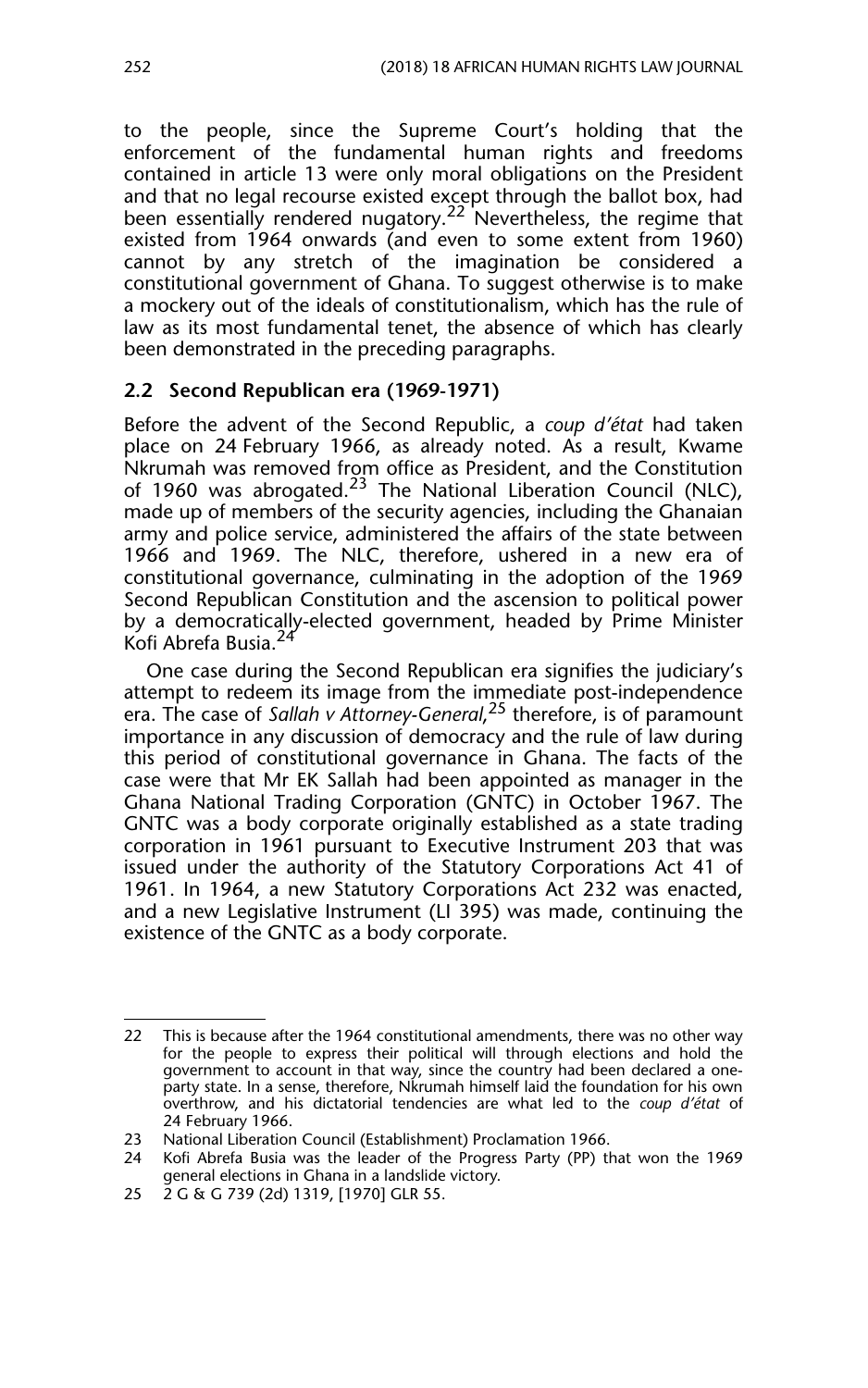On 21 February 1970, Mr Sallah received a letter from the Presidential Commission terminating his appointment with the GNTC in apparent accordance with section 9(1) of the Transitional Provisions of the 1969 Constitution. However, he insisted that his office did not fall within any of the categories of offices contained in section 9(1) as established by the NLC. He therefore brought an action in the Supreme Court for a declaration to the effect that on a true and proper interpretation of section 9(1), the government was not entitled to terminate his appointment. The issues to be determined by the Court were twofold: (i) whether or not the word 'established' should be given its ordinary dictionary meaning or a secondary meaning of 'continuing in force', as was being advanced by the Attorney-General as justification for Mr Sallah's termination; and (ii) whether the actions of the President were immune from question in any court while he remained in office.

In response to the first issue, the Court held: $^{26}$ 

The effect of the NLC Proclamation was that it announced to the world that the then government of the First Republic had been overthrown by the NLC. It further disclosed the intentions of the NLC by making it clear that it reserved the right to alter all existing laws by Decree. The Proclamation did not repeal, revoke or abrogate the 1960 Constitution; it merely suspended its operation. The 1960 Constitution itself recognised the existence of certain laws, such as common law and customary law and certain enactments existing at the time of the coming into force of the Constitution, which did not derive authority or validity from it. To recognise the existence of a state of affairs is a far cry from giving that state of affairs its validity.

The Court therefore granted Mr Sallah's application for a declaration that his office had not been 'established' by the NLC. In terms of whether the actions of the President were immune from question in any court during his term of office, it was held as follows:<sup>27</sup>

Article 36(6) merely provided a procedural not substantive, immunity to the President. It means that the official acts of the President can be challenged but he cannot be made a defendant in judicial proceedings or be made personally liable for the result of the proceedings. By virtue of article 36(7) and (8) the President's personal civil and criminal liability is suspended while he holds the office of President but the liability can be prosecuted within three years after ceasing to hold office.

It is evident that the Supreme Court in this case was in no mood to tolerate the perceived executive overreach in any form or manner. Although in the grand scheme of things it came a decade late, at least to many it signified a new-found resolve of the courts to stand up to the executive and, by extension, Parliament, by playing its watchdog role in the constitutional set-up of the country.

A controversy that arose in the immediate aftermath of the decision in the *Sallah* case was the statement made by the Prime Minister,

<sup>26</sup> *Sallah* (n 25 above).

<sup>27</sup> As above.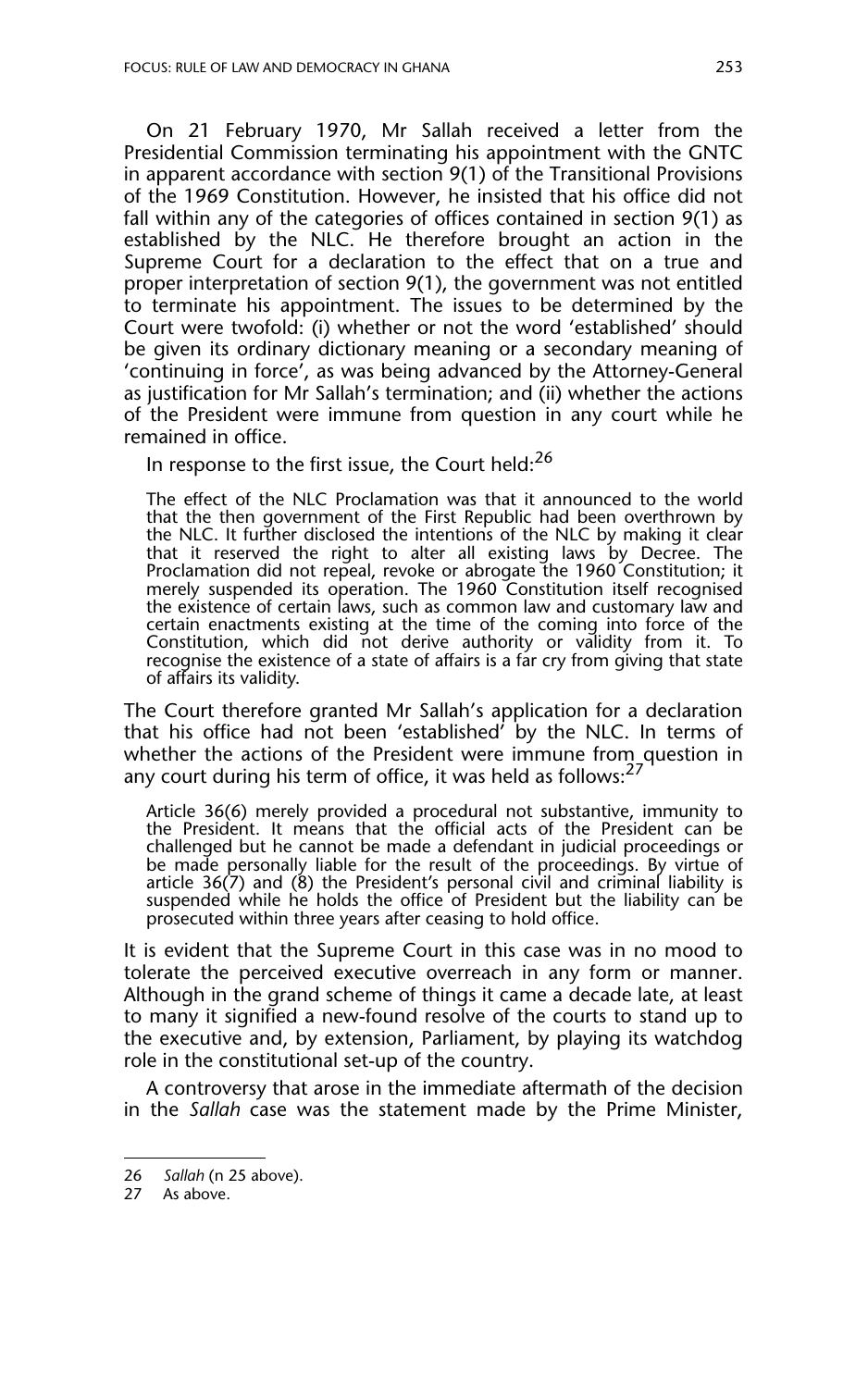Dr KA Busia, on radio on 20 April 1970.<sup>28</sup> In his broadcast, he asserted that no court could enforce a decision that sought to compel the government to employ or re-employ a person. Critics have chastised the Prime Minister for making this so-called 'no court' statement, as being contrary to the rule of law. To some, the Prime Minister deliberately undermined and defied the orders of the judiciary when he made this statement.<sup>29</sup> It has, therefore, been suggested that 'his handling of the *Sallah* case leading to the "no-court" pronouncement could have been handled better' and that, were the statement made in recent times, he may have faced impeachment proceedings.<sup>30</sup>

Unfortunately, such comments fail to appreciate the crux of the decision in the *Sallah* case, and the essence of constitutionalism and the rule of law, for that matter, under the Ghanaian Constitution.<sup>31</sup> What Busia said in his radio broadcast should not be characterised as defiance and/or a failure to obey an order made by the Supreme Court in the *Sallah* case. This is because Mr Sallah himself did not specifically seek reinstatement, and neither did the Court make any consequential orders pursuant to the granting of the declaration that indeed his office was not one of those offices established by the NLC. The majority in the case held as follows: Archer JA held that

[t]o be established or not to be established by the Proclamation or the National Liberation Council, that is the question. I think the plaintiff succeeds in this action and he is therefore entitled to the declaration he seeks.

Sowah JA also held that '[i]n the result, there will be judgment for the plaintiff against the defendant. The plaintiff will have the declaration he seeks.'<sup>33</sup> Finally, Apaloo JA held that

<sup>28</sup> Dr Busia's radio broadcast on the *Sallah* Decision, 2 G & G 739 (2d) 1374.

<sup>29</sup> I Yeboah 'Arthur K writes on Prof Busia's legacy' 18 July 2013 http://www. graphic.com.gh/features/features/arthur-k-writes-on-prof-busia-s-legacy.html (accessed 8 October 2017).

<sup>30</sup> As above.<br>31 Art  $2(4)$  o

Art 2(4) of the 1992 Constitution provides: 'Failure to obey or carry out the terms of an order or direction made or given under clause (2) of this article constitutes a high crime under this Constitution and shall, in the case of the President or the Vice-President, constitute a ground for removal from office under this Constitution.' It must be noted that clause (2) of art 2 gives the Supreme Court the power to make orders and give directions as it considers fit for the purposes of giving effect to any declaration it makes. Therefore, if the Supreme Court makes a declaration that the government was not entitled to dismiss a particular person from office and orders his reinstatement, and the executive fails to obey or carry out the terms of the order so made, it constitutes a high crime and, in the case of the President or Vice-President, is a ground for removal. However, this was not what transpired in the case of Busia's radio broadcast after the *Sallah* case, as no reinstatement order was made. By suggesting that '[n]o court can enforce any decisions that seeks to compel the government to employ or re-employ anyone', Busia himself may have misunderstood the essence of the Court's decision in merely granting the declaration.

<sup>32</sup> *Sallah* case (n 25 above).

<sup>33</sup> *Sallah* case 1361.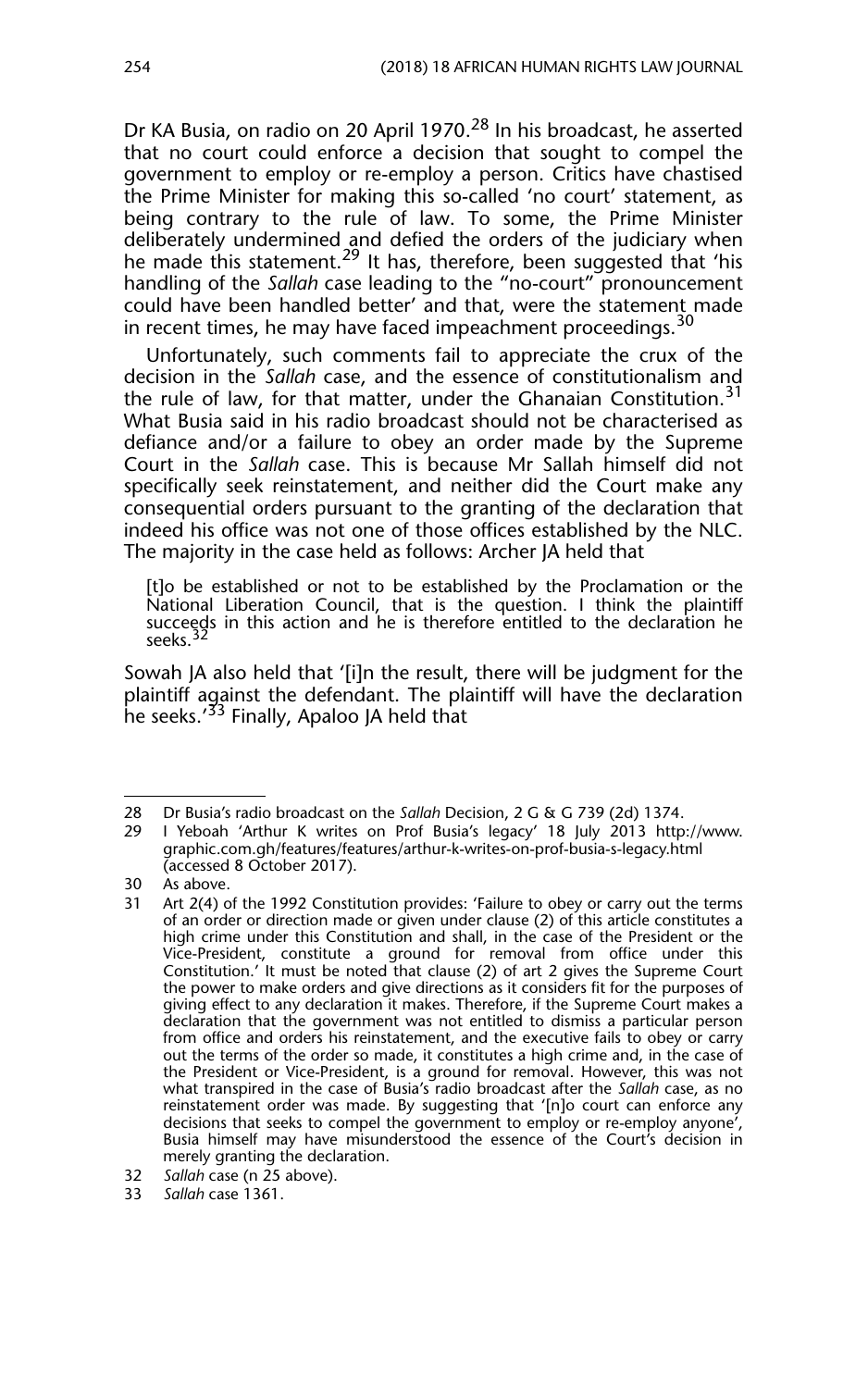[n]ow that everything that can be said or done has been said and done, truth and justice must have the last word. And that word is that the plaintiff succeeds in this action and is entitled to the declaration which he seeks.<sup>34</sup>

From the above, it is clear that the majority in the *Sallah* case merely granted the declaration without making any consequential orders for reinstatement, for example. How, therefore, did the Prime Minister defy or disobey the order of the Supreme Court? As a result of this common misunderstanding of the decision in the *Sallah* case, Busia's broadcast has been misconstrued and taken out of context as though he was a despot who had no regard for judicial independence. On the contrary, we believe that his statements, albeit arguably politically unwise in some parts, sought to solidify his government's adherence to the rule of law and democracy by offering a candid critique of the Court's decision. For example, he stated:<sup>35</sup>

During the period of the National Liberation Council, no public officer derived his position from any source other than from the National Liberation Council. It makes absolute nonsense of the *coup* to maintain that those who held offices in the Nkrumah regime before the *coup*, some of whom Commissions of Enquiry appointed by the NLC confirmed to be corrupt, should be outside the purview of the exercise, whilst those appointed by the NLC to help them carry on the reconstruction are the ones within the purview of the section. Laws do not operate in a vacuum, but within social and historical contexts, and no one can fail to see that the effect of the *coup* of February 24, 1966, and the proclamation and the subsequent decrees was to make clear that all public offices were held as a result of the Act of the National Liberation Council. What I have come to say to the nation is this: that as long as I remain the Prime Minister of this country, *I shall do my best, with the co-operation of my cabinet, to uphold the highest standards of democracy as I understand it, whether in the legislature or the executive, or the judiciary. I cannot be tempted to dismiss any judge. I shall neither honour nor deify anyone with martyrdom. But I will say that the judiciary is not going to hold or exercise any supervisory powers not given to it by the Constitution. This, again, is a well established principle which we must adhere to.* 

The Prime Minister's posture can be contrasted with that of Nkrumah in the aftermath of the case of *State v Otchere*, 36 which led to Nkrumah declaring the decision null and void,  $37$  and his subsequent unilateral and unconstitutional dismissal of the Chief Justice of Ghana. Thus, faced with unfavourable decisions by the judiciary, Busia strongly disagreed with their decision and addressed the nation to that effect in a harmless radio broadcast where he emphasised his government's respect for the rule of law, while Nkrumah behaved unconstitutionally by nullifying the decision of the Court and also dismissing the Chief Justice.<sup>38</sup> The Nkrumah government's posture during its reign, in relation to democracy and the rule of law,

<sup>34</sup> *Sallah* case 1373.

Dr Busia's radio broadcast (n 28 above) 1378 (our emphasis).

<sup>36</sup> *State v Otchere* (n 19 above).

<sup>37</sup> Special Criminal Division Instrument, 1963 (EI 161).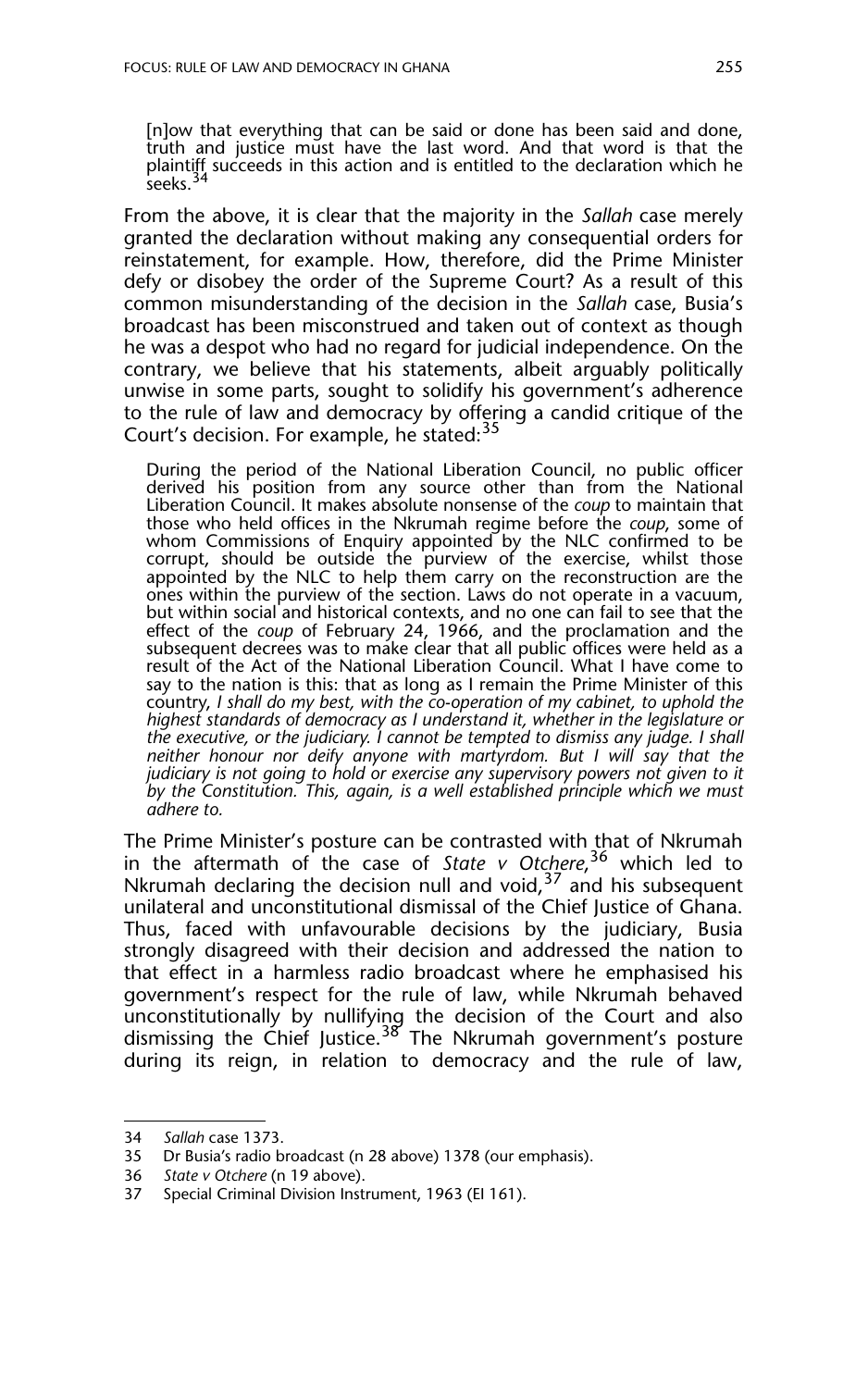generally, as captured by the major court decisions of the time, makes it clear that the rule of law thrived during the Second Republican era of Ghana, as opposed to the immediate post-independence era. Unfortunately, the rule of law was greatly undermined when the democratic government of the Second Republic was overthrown by another military intervention in 1972.

#### **2.3 Third Republican era (1979-1981)**

The constitutional path followed by Ghana did not last long, as the Second Republican Constitution and government were overthrown through another military *coup d'état* in 1972. Thus, between 1972 and 1979, Ghana was under military dictatorship. Once more, it was a military regime that ushered in the new era of constitutional governance, although this was also short-lived. President Hilla Liman's ascension to office through the ballot box was a welcome occurrence in the constitutional and political development of the country as it ended the longest period of military rule in the country at the time.

Two cases in this era, however, illustrate the crisis of identity in terms of the role of the judiciary in maintaining the rule of law and democratic governance in Ghana. Arguably, the most important case during this period for the purposes of the advancement of democracy and the rule of law was the case of *Tuffour v Attorney-General*. 39 The facts of this case were that, prior to the promulgation of the 1979 Constitution, the highest court of the land was the Court of Appeal. The Chief Justice during this period was Justice Apaloo who was also a member of this court. Following the coming into force of the 1979 Constitution, there now was a Supreme Court and the President sought to re-nominate Justice Apaloo as Chief Justice, whereupon the latter submitted himself for parliamentary approval. However, the transitional provisions of the Constitution provided that certain categories of persons (including justices of the superior courts) holding office prior to the coming into force of the Constitution were deemed to have been appointed to those same offices under the Constitution.

The Court of Appeal, sitting as the Supreme Court, therefore had to determine the meaning of the phrase 'shall be deemed' and thereby decide whether or not Justice Apaloo indeed was the Chief Justice of Ghana upon the coming into force of the Constitution. The Court held as follows: 40

<sup>38</sup> We can confidently make this assertion also because it is on record that Nkrumah's government was a dictatorial one that greatly undermined and disregarded the judiciary and acted unconstitutionally at every turn. The same cannot be said for Busia's government, and the reaction of Busia to the *Sallah* case and that of Nkrumah to the *Otchere* case provide a clear insight as to the nature and temperament of both personalities and their respective regimes.

<sup>39 [1980]</sup> GLR 637.

<sup>40</sup> *Tuffour* (n 39 above).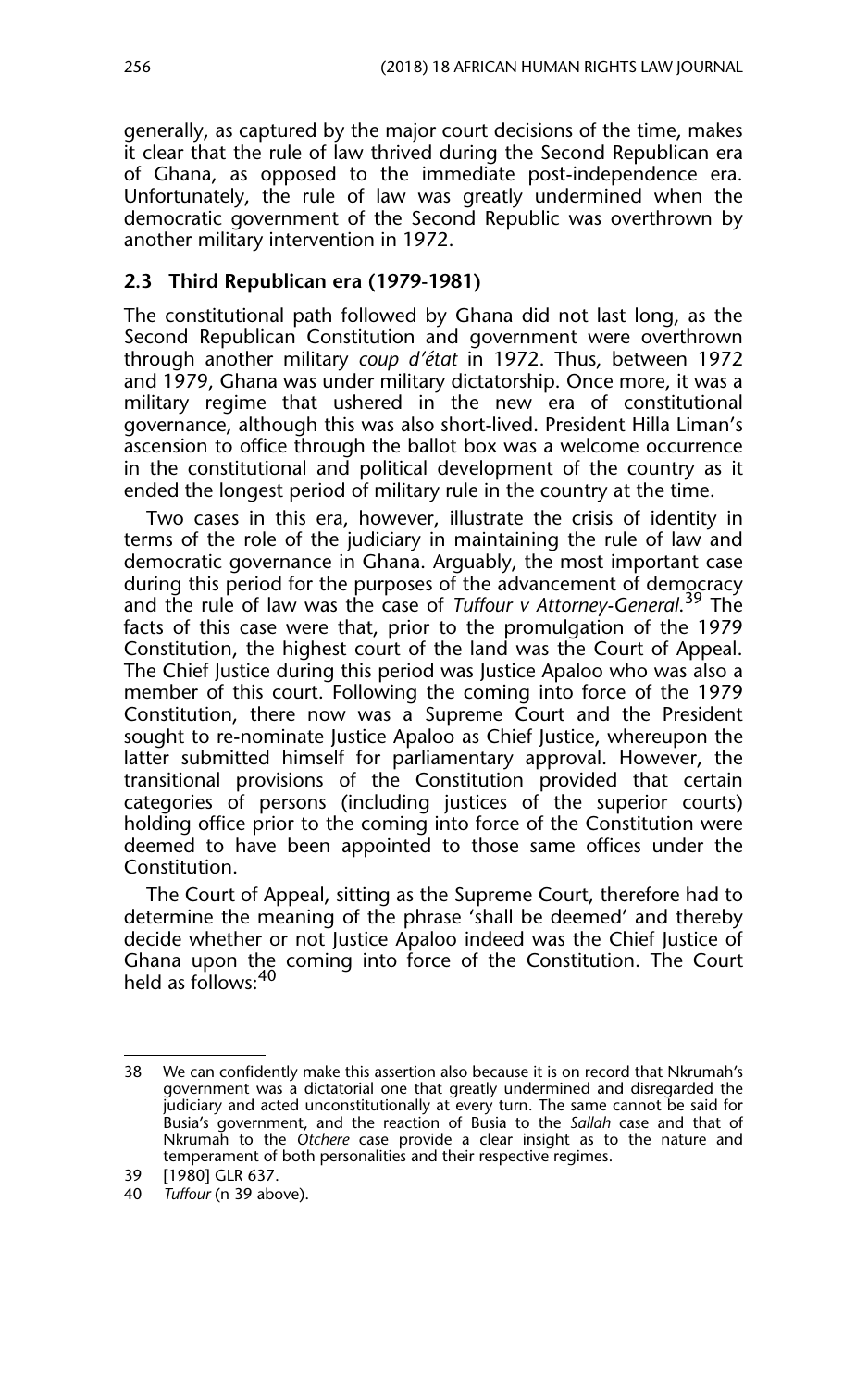The duty of the court in interpreting the provisions of article 127(8) and (9) was to take the words as they stood and to give them their true construction having regard to the language of the provisions of the Constitution, always preferring the natural meaning of the words involved, but nonetheless giving the words their appropriate construction according to the context. Thus the phrase 'shall be deemed' in article 127(8), a legislative devise resorted to when a thing was said to be something  $e^{i\theta}$ with its attendant consequences when it was in fact not, had been employed and used in several parts of the Constitution and thus an aid towards ascertaining its true meaning … applying the definition of 'deemed' to article 127(8), a justice of the Superior Court of Judicature (that one composite institution) holding office as such immediately before the coming into force of the Constitution should continue to hold the office as if he had been appointed by its processes. The Chief Justice was a member and Head of the Superior Court of Judicature. He was a member of the class of persons or justices referred to in article 127(8). Accordingly the court would hold that upon the coming into force of the Constitution, the incumbent Chief Justice, by virtue of article 127(8) and (9) became the Chief Justice, and under article 114(1), the Head of the Judiciary – he became the Chief Justice by the due process of law holding the identical or equivalent office as he held before the Constitution came into force. That interpretation was in harmony with the use of the phrase 'shall be deemed' in other provisions of the Constitution and was in conformity with the rationale behind article 127 (8) and (9) as declared by paragraph 204 of the Proposals of the Constitutional Commission.

The significance of this case goes beyond the finding that Justice Apaloo was Chief Justice on the coming into force of the Constitution. This case is also of paramount importance in the legal and political history of Ghana in the sense that it also recognised the right of the people to bring actions in their own personal capacities in matters of public interest. The Court during this period seemed to be championing democratic ideals, including the rule of law and political accountability.

However, the case of *Kwakye v Attorney-General*41 soon reversed whatever progress had been made. The plaintiff, a former inspectorgeneral of police, was purported to have been tried and convicted *in absentia* by an Armed Forces Revolutionary Council (AFRC) Special Court.<sup>42</sup> He brought an action in the Supreme Court contending that he had never been convicted by any court of competent jurisdiction. The Supreme Court, in refusing to grant him the relief he sought, held that what took place was akin to a trial and that the transitional provisions of the 1979 Constitution forbade any court from questioning judicial actions taken or purported to have been taken by the AFRC. The Court held:<sup>43</sup>

A judicial action taken within the true intendment of section 15(2) of the transitional provisions of the Constitution, 1979, meant a judicial action regularly and lawfully taken, ie a judicial action which satisfied the requirements of the law both substantive and procedural; while by a

<sup>41 [1981]</sup> GLR 944.

<sup>42</sup> The AFRC was the military government that ushered in the Third Republican Constitution, headed by Flight-Lieutenant Jerry John Rawlings.

<sup>43</sup> *Kwakye* (n 41 above).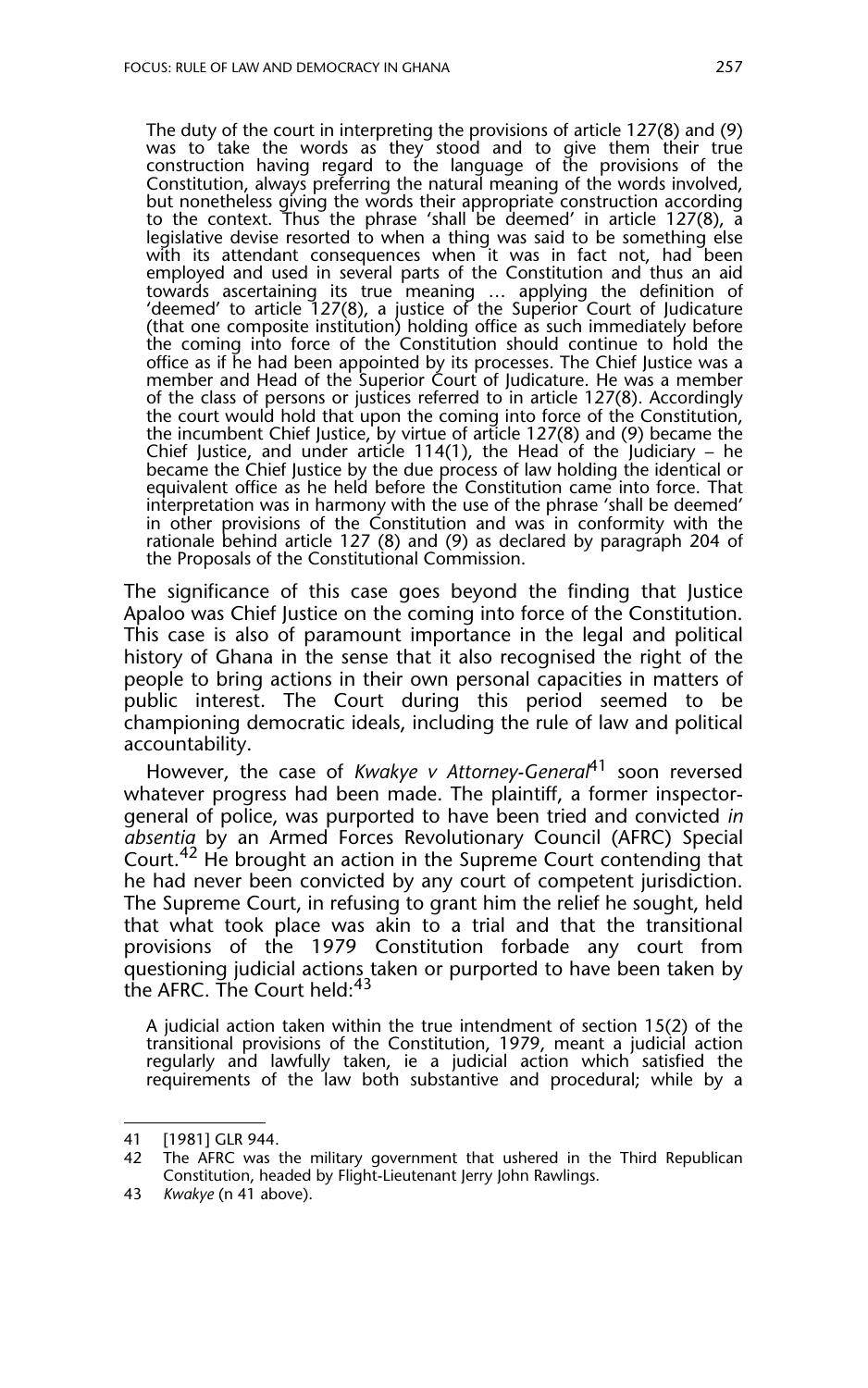'judicial action purported to have been taken' was meant an action which was not a judicial action properly so-called but which looked like, was intended to be, or which had the outward appearance of a judicial action. Precisely therefore, a purported judicial action was one whose claim to regularity, both procedurally and substantively, was inaccurate but whose intention to be a judicial action was clear. Consequently, on the facts of the instant case, although the evidence led by the defendant did not establish or prove any judicial action by the AFRC or by any person in the name of that Council, it sufficiently established a judicial action purported to have been taken by the special court, a body authorised by the AFRC, against the plaintiff. At least, it was evident that when the special court met, it intended to try the plaintiff under AFRCD 3 as amended by AFRCD 19, by relying on his file and to convict and sentence him if found guilty.

That notwithstanding, Taylor JSC was bold to call a spade a spade in his powerful dissenting opinion. He held as follows:<sup>44</sup>

I must remark that the idea that any statutory institution, authority or tribunal of inferior jurisdiction, is outside the control of the judiciary, is surely incompatible with the essence and regime of democratic system; it undermines the rule of law; it is subversive of orderly government and is an erosion of the people's liberties … [I]f the AFRC special court is uncontrollable, what was the need for the elaborate provisions setting it up? Who is to ensure that its statutory terms are complied with? … A capricious or illegal action is not a judicial action and cannot have the appearance of a judicial action. Now, assembling unlawfully in secret, in a caucus or as a court and without hearing evidence as approved by law, to administer unlawful secret oaths and to sentence a person has no resemblance to judicial action or purported judicial action. It rather resembles a capricious act, or an illegal act.

As powerful as Taylor JSC's words were, this only represented the minority view on the Supreme Court since it had overwhelmingly rejected the plaintiff's claims. Thus, although in the *Tuffour* case the Court seemed to be willing to protect and safeguard the rule of law and consolidate democratic governance, this was in stark contrast to what it did in the *Kwakye* case, which in our opinion set us back further and allowed and essentially fostered the longest period of military dictatorship in the country.<sup>45</sup>

### **3 Rule of law and democratic governance in Ghana: 1993 to present**

Before we delve into an analysis of some cases that epitomise the new era of democratic governance in Ghana, it is important to make some observations about the constitutional structure of the 1992 Constitution. This Constitution heralded a new era of democratic rule in Ghana, after the longest period of military rule in the country, which occurred under the PNDC from 31 December 1981 to

<sup>44</sup> As above*.*

<sup>45</sup> The Provisional National Defence Council (PNDC), also headed by Flight-Lieutenant Jerry John Rawlings, overthrew the government of Hilla Liman on 31 December 1981, and ruled Ghana from that time until 7 January 1993.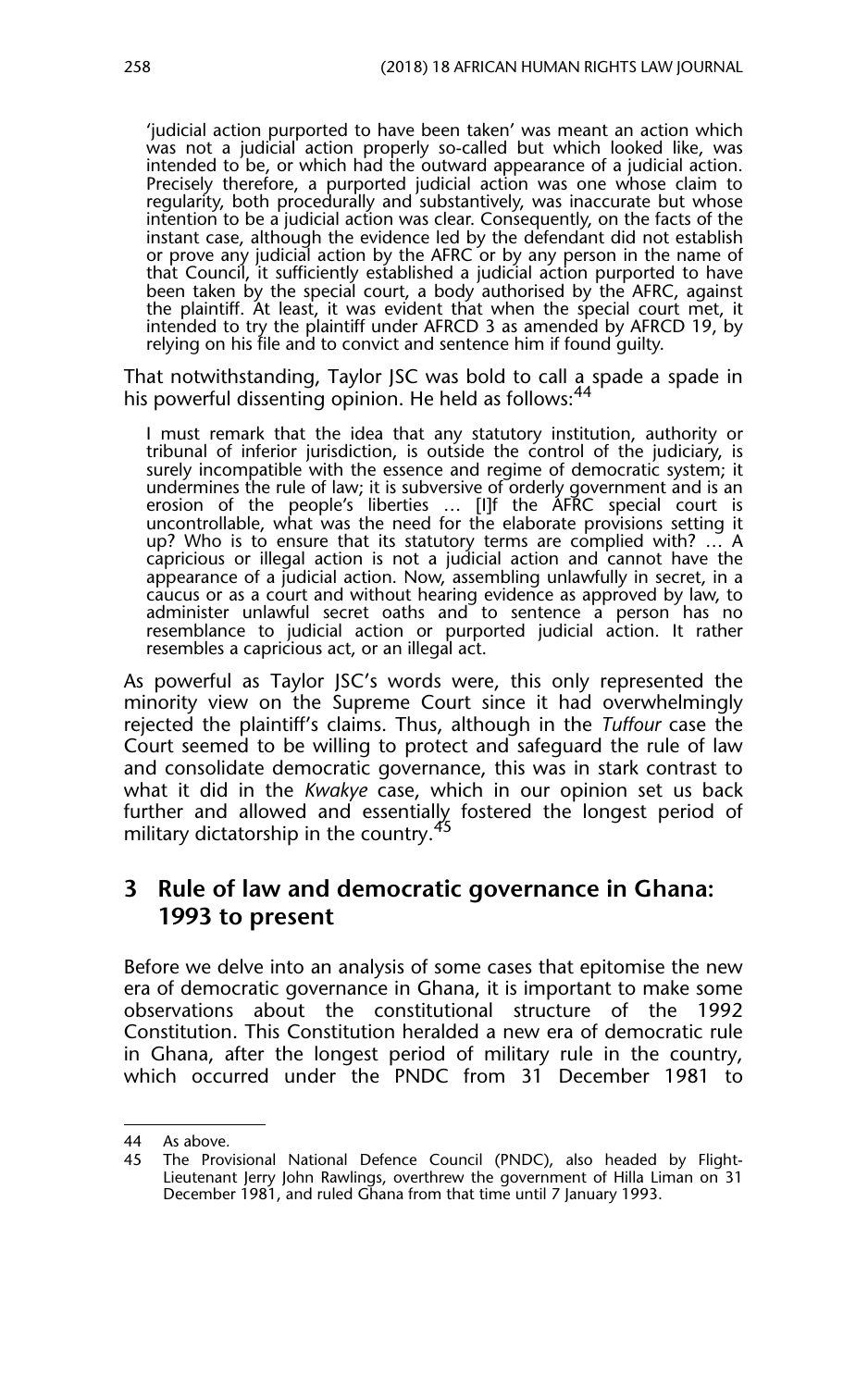7 January 1993. However, the country had to endure another eight years of the PNDC in the form of the National Democratic Congress (NDC) political party that arose from the ashes of the PNDC and assumed the governance of the country following the November and December 1992 presidential and parliamentary elections in Ghana.

The Constitution of Ghana of 1992, which ushered in this new era of 'democratic' rule, however, was tainted from the outset. The controversial insertion of provisions related to indemnity for acts or omissions committed by PNDC officials, as well as officials of all the former military regimes, is a permanent blot on the conscience of the country.46 The Constitution, therefore, is a contradictory document that seeks in one breath to stress the rule of law as a prerequisite for the sustenance of our democracy, yet in another purports to oust the jurisdiction of the courts in bringing past perpetrators' atrocities to book. However, as has been famously argued by Professor Kumado,<sup>47</sup> the indemnity provisions only represent a plea for mercy by the perpetrators of *coups d'état* and their cohorts and, as such, have no legal effect whatsoever. We are in full agreement. However, the unwillingness of the Supreme Court to deal with this issue concretely means that the indemnity provisions remain an affront to democratic governance, in general, and the rule of law, in particular, within the context of Ghana's constitutional structure.

It was for this reason that the National Reconciliation Commission (NRC) recommended in no uncertain terms that the indemnity provisions in the Transitional Provisions of the Constitution be resubmitted to a national referendum.<sup>48</sup> The Commission noted:<sup>49</sup>

A stable constitutional order cannot be founded on injustice and impunity on the part of wrong-doers, matched by a deep sense of grievance by many citizens. The indemnity clauses must be subjected to a referendum once again, so that the democratic mechanisms might assist the nation to resolve this matter conclusively.

This still has not been done. Hence, for so long as we have a constitution grounded on impunity, the rule of law is inherently undermined. The Supreme Court's consistent failure to effectively address this issue when the opportunity presented itself in the *Kwakye* case and, to a lesser degree, in the 31 December case (briefly

<sup>46</sup> The Constitution of the Republic of Ghana 1992 (sec 34 of the Transitional Provisions) provides for this sweeping indemnity. Furthermore, sec 37 of the same Transitional Provisions prohibits Parliament from amending sec 34. It has been suggested that the indemnity provisions contained in the draft Constitution that was presented to the people of Ghana during the 28 April 1992 referendum was inserted without debate and, as such, the choice available to the people was either approving the draft Constitution (thereby tacitly endorsing the indemnity) or rejecting the draft Constitution altogether, and continuing military rule.

<sup>47</sup> CEK Kumado 'Forgive us our trespasses: An examination of the indemnity clause in the 1992 Constitution of Ghana' (1993) 19 *University of Ghana Law Journal* 83.

<sup>48</sup> Report of the National Reconciliation Commission, 2004.<br>49 Centre for Democratic Development Never gagin: Sum

<sup>49</sup> Centre for Democratic Development *Never again: Summary and synthesis of the National Reconciliation Commission's Final Report* (2014).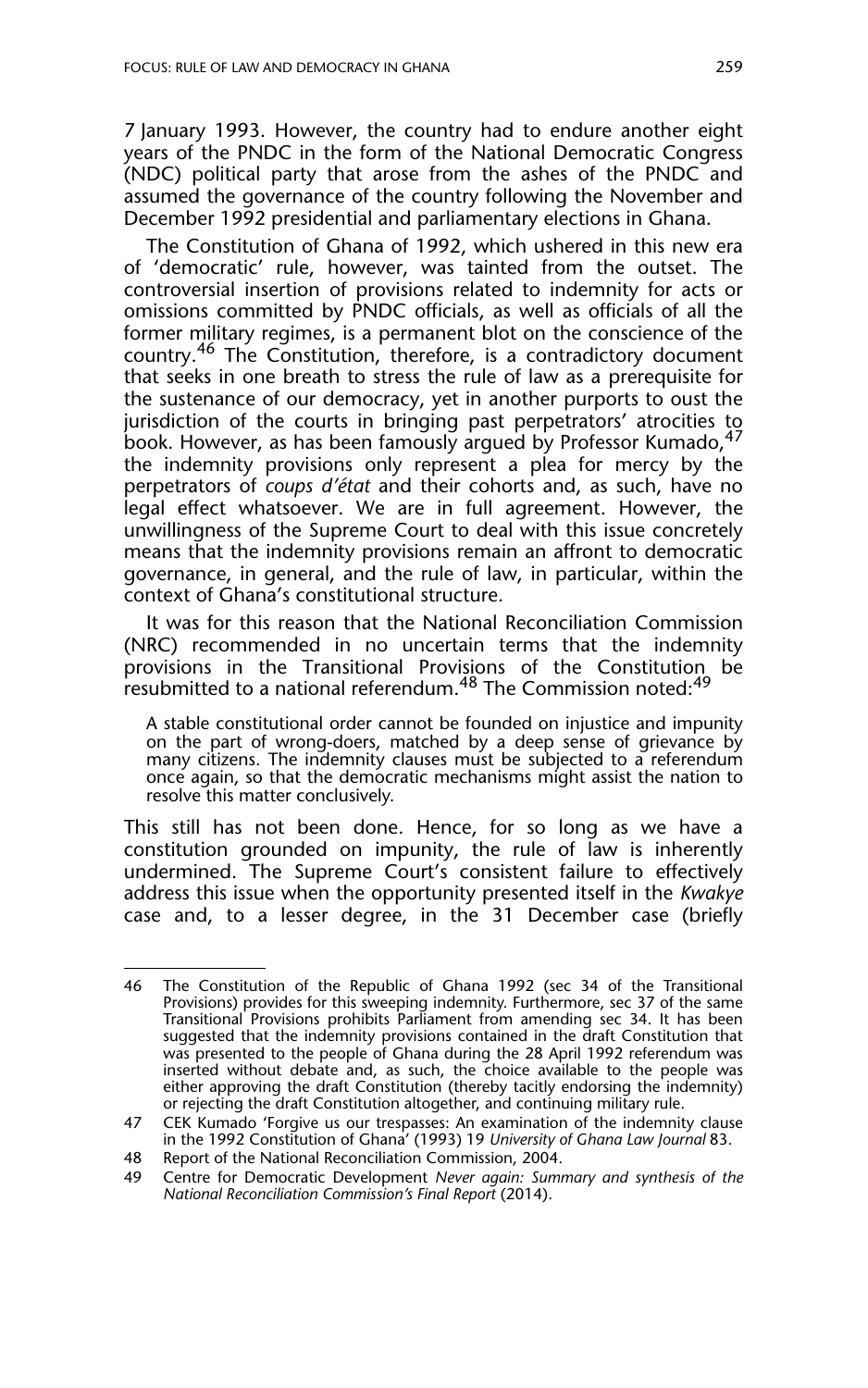discussed below) signifies its weak resolve to concretely address the most important and controversial constitutional questions of our time, undermining the rule of law in the process.

In our view, several cases epitomise the progress that Ghanaian courts have made in terms of entrenching the rule of law during this period of sustained democratic and constitutional governance, some of which will be discussed below.50 For the purposes of our analysis, we have divided the post-1993 era into three distinct periods, namely, (i) the period of judicial resurgence;<sup>51</sup> (ii) the period of judicial entrenchment;<sup>52</sup> and (iii) the period of judicial inconsistency.<sup>53</sup> The first case for consideration in the period of judicial resurgence is *New* Patriotic Party v Inspector-General of Police.<sup>54</sup> The Supreme Court in this case struck down provisions of the Public Order Decree (NRCD 68) that sought to put prior restraints on and limit the ability of persons to freely exercise their constitutional right to assembly, including the freedom to take part in processions and demonstrations, in contravention of article 21(1)(d) of the Constitution. The importance of this decision lies in the fact that the country was just returning to multiparty democracy after more than a decade of military and dictatorial rule by the PNDC; and the judiciary soon checked the dictatorial heritage of the new NDC government that was manifested in the fact that they had revoked a permit for peaceful demonstrations originally granted to the opposition NPP, which led to this case. That notwithstanding and true to form, the government quickly undermined the judiciary by reversing the human rights progress that had been made in this case through the enactment of the Public Order Act 491 of 1994. as Quashigah rightly notes.<sup>55</sup>

<sup>50</sup> It must be noted that, although the judiciary today arguably is the strongest it has been in Ghana's history and has made enormous progress in sustaining the rule of law, we are also of the considered view that the Supreme Court in particular has led the people down when it mattered the most in recent times, as will be explained below.

<sup>51</sup> This era can be seen through the following cases: *New Patriotic Party v Inspector-General of Police* [1993-94] 2 GLR 459; *New Patriotic Party v Attorney-General* [1993-94] 2 GLR 35; *New Patriotic Party v President Rawlings* [1993-94] 2 GLR 193; *New Patriotic Party v Ghana Broadcasting Corporation* [1993-94] GLR 354; *Ghana Bar Association v Attorney-General & Abban* [1995-96] GLR 598; *Ekwam v Pianim* (No 2) [1996-97] SCGLR 120; and *JH Mensah v Attorney-General* [1997-98] 1 GLR 227.

<sup>52</sup> This era can be seen through the following cases: *Amidu v President Kufuor* [2001- 2002] SCGLR 86; *Asare v Attorney-General* [2003-2004] SCGLR 823; *The Republic v Wereko-Brobbey & Mpiani* (*Ghana @ 50* case), Case ACC 39/2010; and *Asare v Attorney-General* [2012] SCGLR 460.

<sup>53</sup> This era can be seen mainly through the following cases: *In Re Presidential Election Petition* (No 4); *Akufo-Addo, Bawumia & Another v Mahama, Electoral Commission & Another* [2013] SCGLR (Special Edition) 73; and *Ghana Bar Association v Attorney-General* [2016] GHASC 43.

<sup>54 [1993-94] 2</sup> GLR 459.

<sup>55</sup> EK Quashigah 'The constitutional right to freedom of assembly and procession in Ghana in the light of the decision in the Public Order Case and the Public Order Act' (1996-1999) 20 *University of Ghana Law Journal* 1.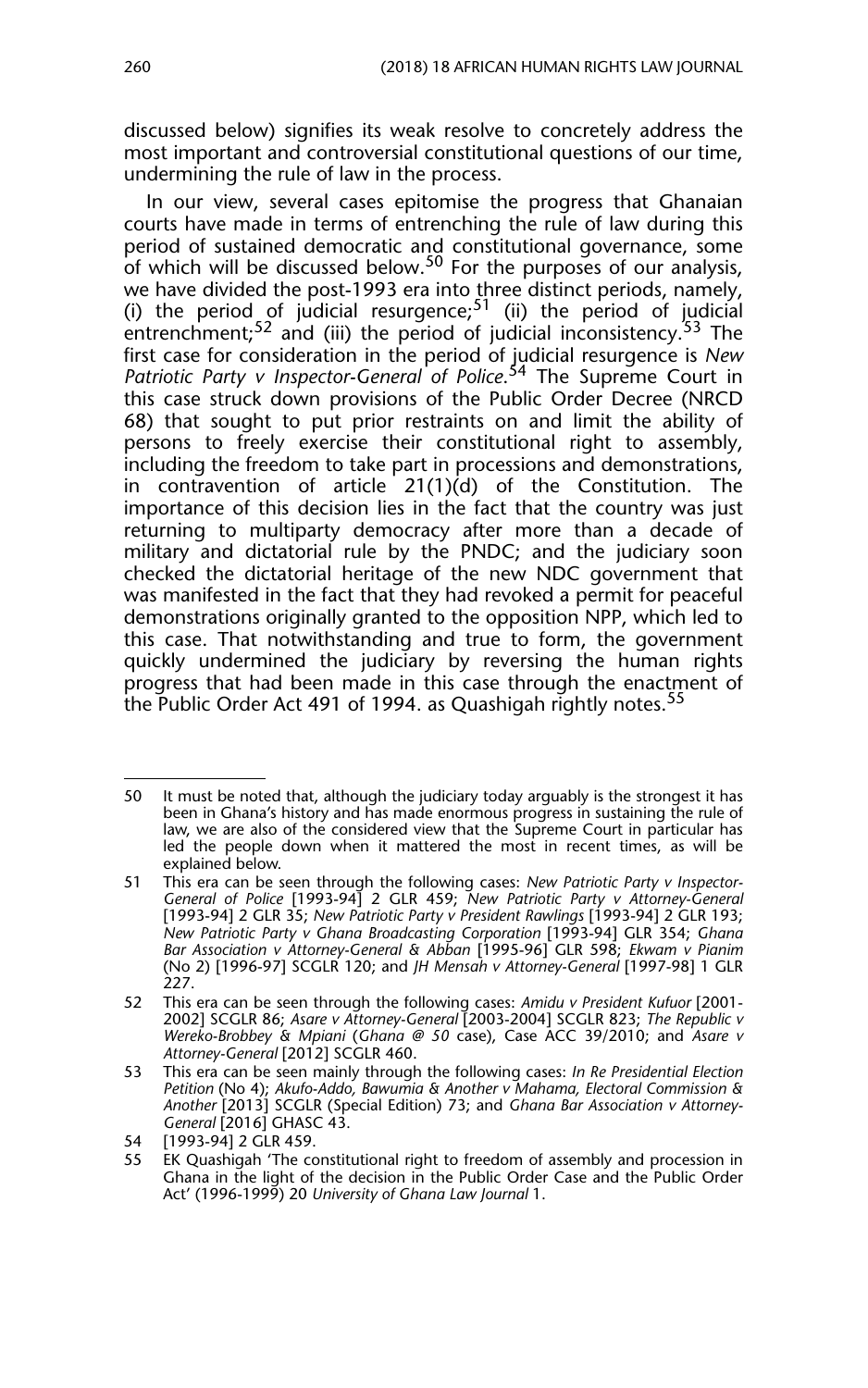*New Patriotic Party v Attorney-General*56 pertained to whether it was unconstitutional for the government to proclaim and celebrate 31 December each year as a national holiday with state resources. The Court held the celebrations as unconstitutional as this offended the spirit of the Constitution, because the celebrations signified the glorification of *coups d'état* in Ghana. Francois JSC held as follows:<sup>5</sup>

For if the Constitution, 1992 frowns on violent overthrows of duly constituted governments, and rejects acts that put a premium on unconstitutionalism to the extent of even proscribing the promotion of one party state, it is naivety of the highest order, to expect the Constitution, and in the same breath, to sing Hallelujah's in a paean of praise to unconstitutional deviations, past or present. If the past is being buried, the spirit of the Constitution, 1992 would frown on the resurrection of any of its limbs. That is the whole point of the cloak of indemnity conferred in section 34 of the transitional provisions of the Constitution, 1992 … The admission that a violent overthrow of government occurred on 31 December, forecloses any sanctioning of public celebration in a constitutional era.

The Court once again stood firm and upheld the rule of law, thereby safeguarding our democratic governance system from the whims and caprices of an authoritarian regime masquerading as a democratic one.<sup>58</sup>

In *New Patriotic Party v Ghana Broadcasting Corporation*, 59 the plaintiff brought an action against the state broadcaster, who had refused to allocate it equal airtime as the government, for the purpose of rebutting the budget statement of the government. The Court held that under article 163 of the Constitution, all state-owned media had to afford fair opportunities for the presentation of divergent viewpoints and, as a consequence, Ghana Broadcasting Corporation was under an obligation to provide equal opportunity to the opposition NPP to present its views on issues of national importance. In *Ekwam v Pianim* (*No 2)*, 60 however, the Supreme Court, in our opinion, erred when it held that the defendant was ineligible to participate in the 1996 presidential election because the PNDC Public Tribunal had convicted him during the 1980s for the offence of preparing to overthrow the PNDC government. Thus, by virtue of this, the Court held that Mr Kwame Pianim was ineligible to contest as presidential candidate for the New Patriotic Party under article 94(2)(c)(i) of the 1992 Constitution, which barred persons who had been convicted for offences involving the security of the state from contesting as President. We believe that the rule of law could have

<sup>56 [1993-94] 2</sup> GLR 35.

<sup>57</sup> *New Patriotic Party* (n 56 above).

<sup>58</sup> The PNDC transformed itself into the National Democratic Congress (NDC) in time for the 1992 general elections, which returned Ghana to democratic rule. Allegations of widespread electoral malpractices on the part of the PNDC, which oversaw the elections, famously led to the opposition New Patriotic Party coming out with the 'Stolen Verdict' publication, and thus boycotting the scheduled parliamentary elections.

<sup>59 [1993-94]</sup> GLR 354.

<sup>60 [1996-97]</sup> SCGLR 120.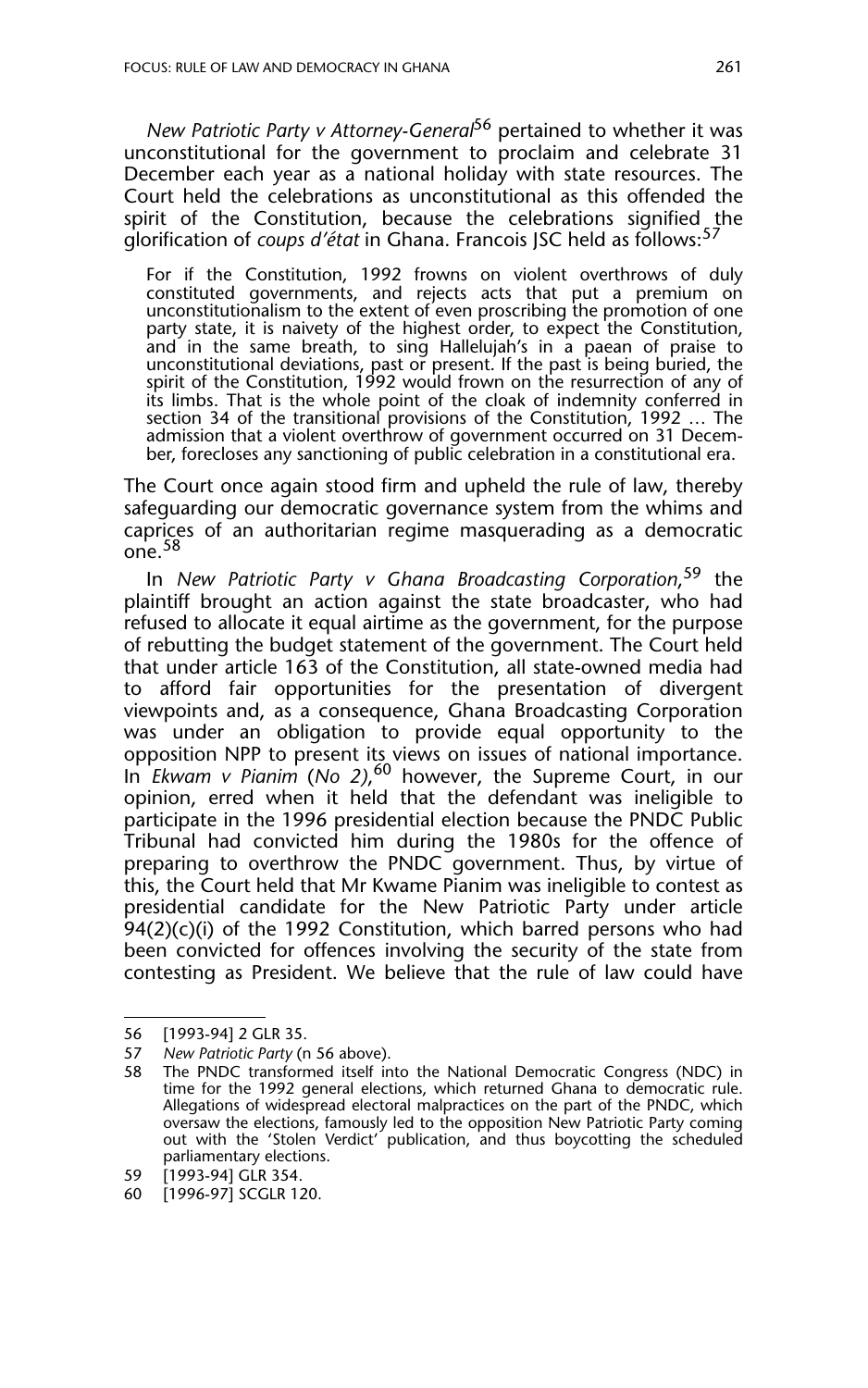been further entrenched if the Court had dismissed the case against the defendant on the basis that the PNDC government was an unlawful government and that, as admonished by the previous 1979 Constitution, all citizens had a duty to take steps to return the previous constitutional regime.

Finally, in the case of *JH Mensah v Attorney-General*, 61 the Court upheld the rule of law when it required all government ministers holding such offices before the 1996 elections to be submitted to parliamentary vetting in accordance with the Constitution. This was against the backdrop of the government purporting to allow such ministers to continue holding their positions after the 1996 general elections and the subsequent swearing in and start of the second term of office of President Rawlings. The Court, however, held that such appointees, regardless of the similar positions they held prior to the elections, ought to be vetted again by Parliament in accordance with the clear dictates of the 1992 Constitution of Ghana. Thus, political impunity in the form of an abject neglect of clear constitutional provisions was halted by the resurgent court that was somehow emboldened by the return of democracy and guided by the principle of limited government.

The period of judicial entrenchment, in our estimation, existed between the years 2000 and 2012. It starts with the case of *Amidu v* President Kufuor.<sup>62</sup> In this case, the Supreme Court reiterated its position first advanced in the *NPP v Rawlings* case, namely, that an action can be brought against the President in the performance of his functions, in accordance with the dictates of the rule of law. However, such an action must be brought against the Attorney-General in accordance with article 88 of the Constitution as the nominal defendant. The period ends with the case of *Asare v Attorney-General*<sup>63</sup> (citizenship case), where the Court struck down provisions of the Citizenship Act 591of 2000, which gave the Minister of the Interior the unfettered discretion to prescribe offices that dual citizens were not eligible to hold in Ghana, in addition to the offices that they were statutorily barred from holding.

Finally, the period of judicial inconsistency is the period from 2013 to date. Two cases are important here in terms of appreciating the Supreme Court's inconsistency in upholding the rule of law in recent times. The first case is that of *In re Presidential Election Petition (No 4); Akufo-Addo, Bawumia & Another v Mahama, Electoral Commission & Another*. 64 In this case, the candidate of the then opposition New Patriotic Party (NPP) during the 2012 presidential elections brought a petition to the Supreme Court challenging the validity of the election results and the declaration of John Mahama as the validly-elected

<sup>61 [1997-98] 1</sup> GLR 227.

<sup>62 [2001-2002]</sup> SCGLR 86.

<sup>63 [2012]</sup> SCGLR 460.

<sup>64 [2013]</sup> SCGLR (Special Edition) 73.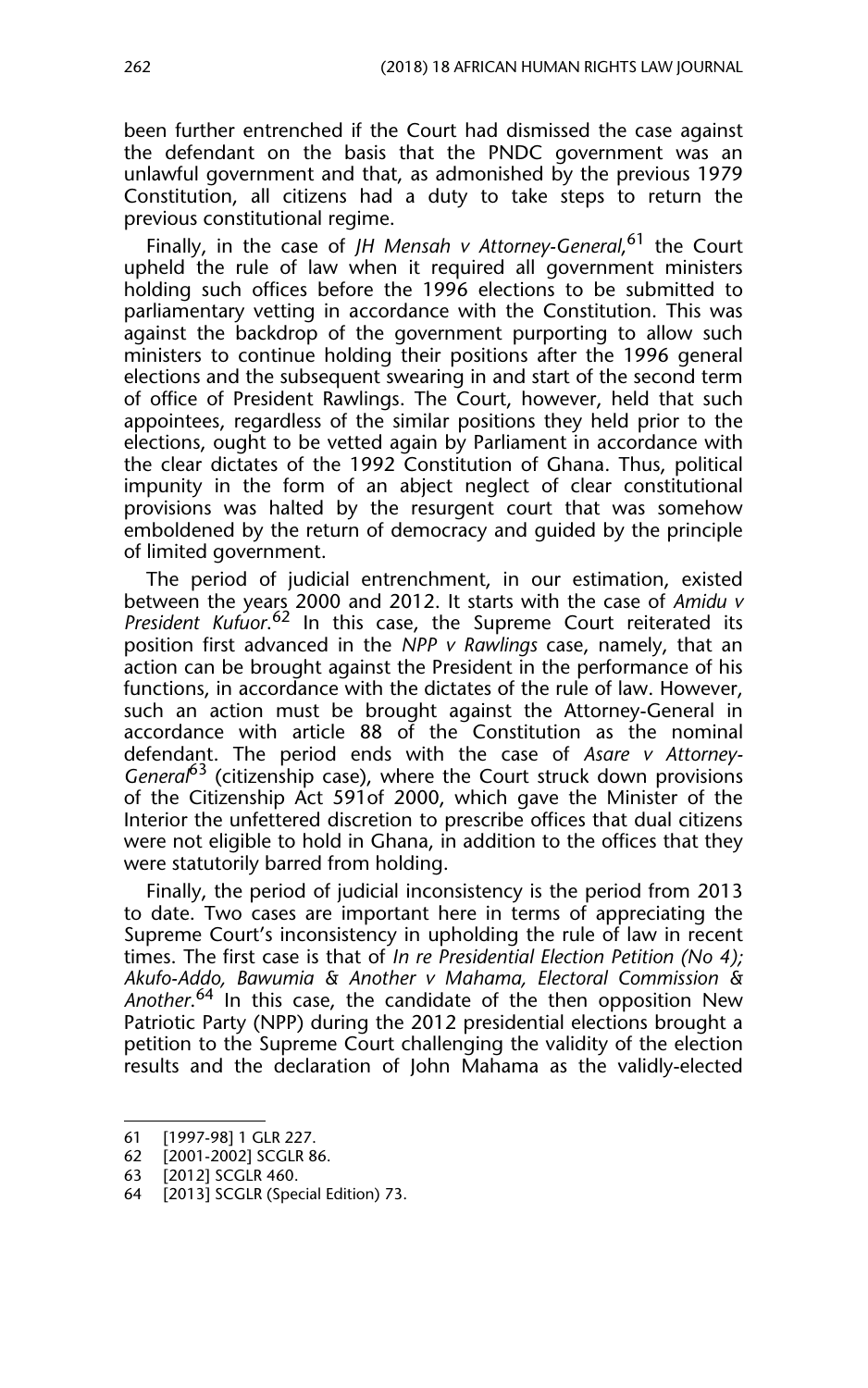President of Ghana by the Electoral Commissioner. The issues set out for trial were twofold: (i) whether there were malpractices, irregularities, and so forth, in the conduct of the election; and (ii) whether these malpractices and irregularities affected the outcome of the elections. In a strange turn of events, the Supreme Court, instead of answering these two questions, decided to rather proffer their opinion on the specific categories of alleged malpractices and irregularities, thereby, in our opinion, tainting the entire judgment. The petition was dismissed, and John Mahama was affirmed as being the validly-elected President.

The Court (the majority), in our view, in this case undermined our democratic credentials and the rule of law. It seems as though the majority of the Court were in a hurry to declare President Mahama as validly elected simply because it was the safest and easiest option to pursue.<sup>65</sup> This, we believe, fortified the general belief in Ghana that elections are won at the polling stations and not in the courtroom.<sup>66</sup> The dangers associated with this state of mind is all too obvious, as political party operatives will do all they can, legally and illegally, to win on election day. The Supreme Court, therefore, in our opinion, missed another great opportunity to further entrench and uphold the rule of law in Ghana.

Another case in this era that demonstrates the inconsistency on the part of the Supreme Court is that of *Ghana Bar Association v Attorney*-*General & Others*. 67 In this case, the Ghanaian Supreme Court essentially granted unfettered appointment powers to the President when it held that the provision in the Constitution requiring the President to act on the advice of the Judicial Council in the appointment of justices of the Supreme Court was not binding. Thus, even though the Constitution clearly requires the President to actually act on the advice of the Judicial Council for the purposes of such appointments, the Court was of the view that this provision was not binding on the President. The effect of this decision is that it renders nugatory all other provisions of the Constitution that require the President to act on the advice of another body in his appointment functions. This has serious implications for the rule of law because, if the President can act on his own accord in his appointment functions without acting pursuant to the advice of constitutional and other bodies, what was the purpose of the constitutional provisions

<sup>65</sup> It should be noted that during this period there was much tension in Ghana, and the fear of many, including some members of the Supreme Court, in our view, was that there would be chaos in the country if the incumbent President John Mahama was declared as not having been validly elected. Thus, maintaining the *status quo* and, with it, the safety of the people, was the overriding public policy concern that must have weighed on the minds of a majority of the Supreme Court.

<sup>66</sup> This belief has been further buttressed in Africa by recent events in Kenya where, even though the Supreme Court there nullified the 2017 presidential results for irregularities, eventually nothing really came out of it.

<sup>67 [2016]</sup> GHASC 43.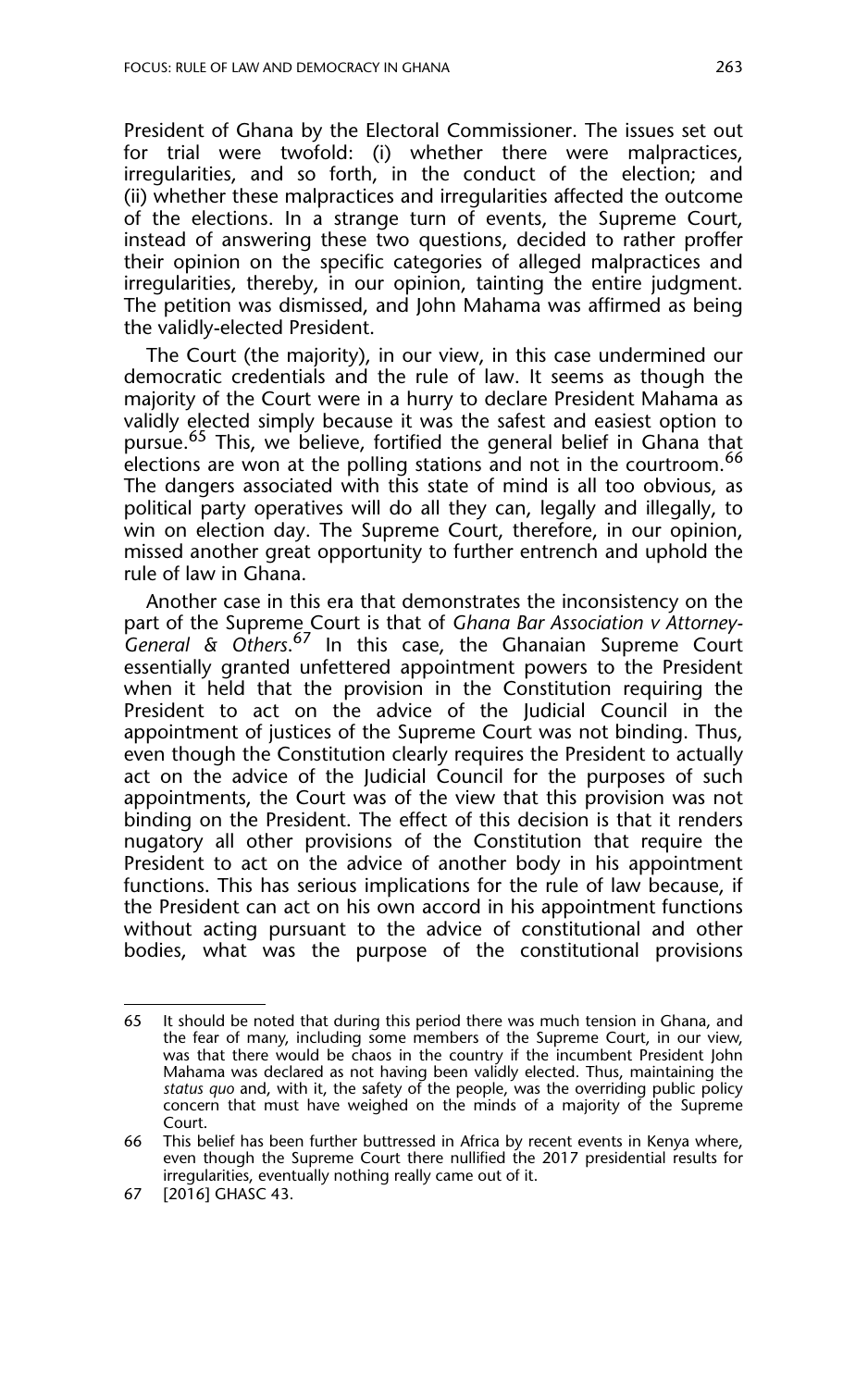requiring him so to do? The blatant inconsistency of the judiciary in upholding the rule of law in this period can be ascertained when contrasted with the period of judicial resurgence, for example, where the courts were quick to check the powers of the executive.

# **4 Proposals for constitutional restructuring**

Several measures must be undertaken in order to ensure that the democratic governance system in the country is not further undermined in future. In our opinion, three major changes to the constitutional structure are imperative in safeguarding and strengthening the rule of law in Ghana. In order of importance, these are (i) removing the indemnity clauses from the Constitution and/or drafting a new Constitution altogether; (ii) ensuring actual judicial independence and integrity; and (iii) curbing the unbridled power of the executive.

It has been about 17 years since the National Reconciliation Commission recommended the submission of the indemnity clauses to a referendum. Yet, nothing has been done in this regard. It also seems unlikely that it will be politically expedient to go ahead with such a radical recommendation. Therefore, we are of the opinion that Ghana needs a new Constitution altogether – one that is coherent and free from official endorsement of impunity. In terms of ensuring actual judicial independence and integrity, the proposed new Constitution should make provision for (i) putting a cap on the number of justices on the Supreme Court to nine; and (ii) providing life tenure for the nine justices. It is our belief that by reducing the number of Supreme Court justices, the dignity and efficiency of the judiciary will be safeguarded and guaranteed for generations to come. The situation where there is no cap on the maximum number of justices on the Court has the tendency of diluting the judicial philosophical approach of the Court in the most important cases of public concern. Nine, we believe, is a reasonable number that has worked in advanced jurisdictions such as the United States, and that can also work in Ghana.

The highest court of the land must also be one inspiring confidence, is stable, consistent and predictable in terms of its composition and membership. Thus, ensuring life tenure for judges similar to the position in the United States, to a large extent, will ensure judicial independence and integrity. By being insulated from political and other pressures, the judges can go about the business of administering justice in a fair and impartial manner, as it is supposed to be. The present mandatory retirement age of 70 years for Supreme Court judges is inimical to judicial progress and an affront to judicial independence and integrity, as the law becomes less predictable with a constant influx of new judges.

Finally, we believe that the wide-ranging powers of the executive must be effectively curbed and curtailed under the proposed new